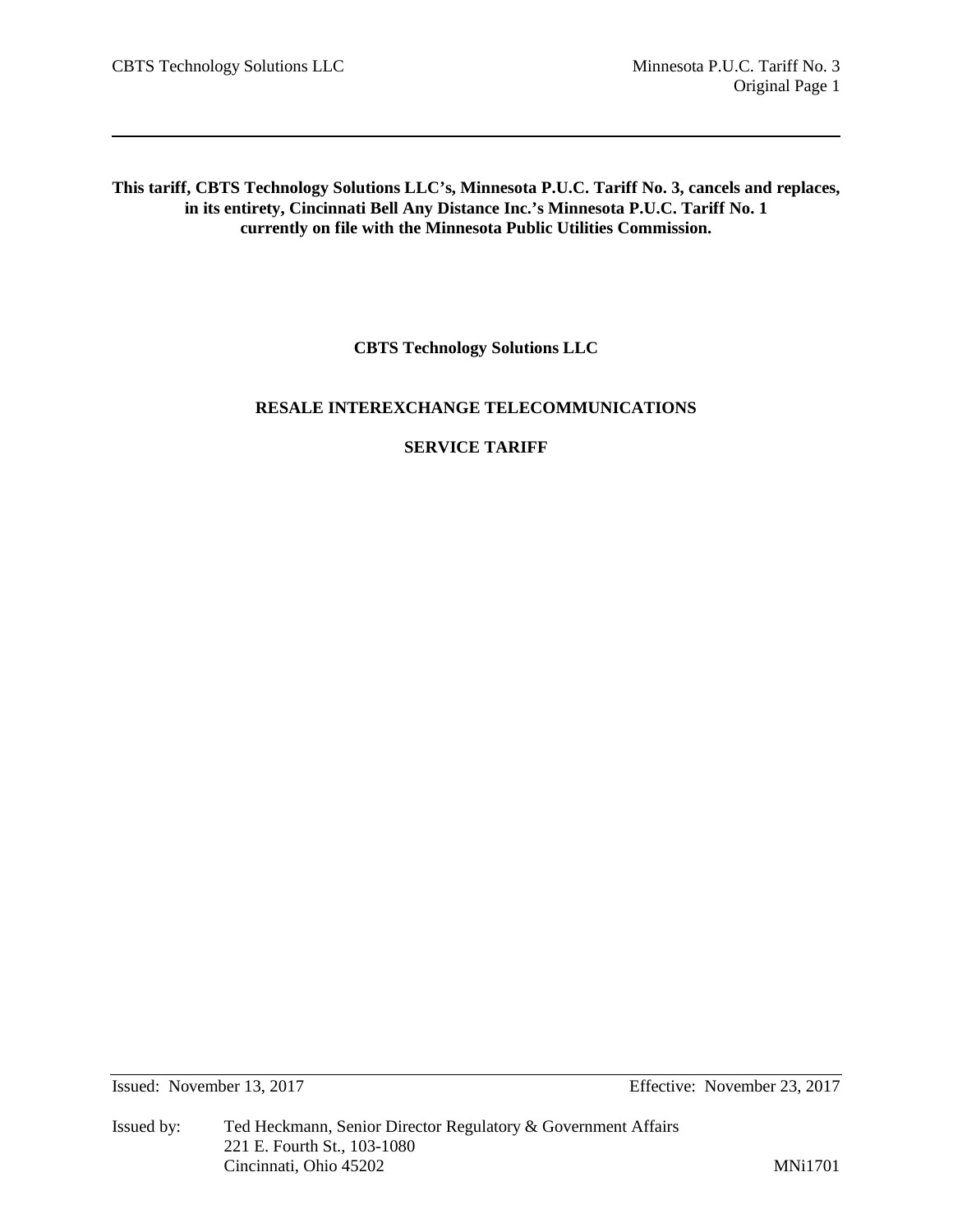# CHECK SHEET

Pages of this tariff, as indicated below, are effective as of the date shown at the bottom of the respective pages. Original and revised pages, as named below, comprise all changes from the original tariff and are currently in effect as of the date on the bottom of this page.

| <b>PAGE</b>      | <b>REVISION</b> |        | <b>PAGE</b> | <b>REVISION</b> |        | <b>PAGE</b> | <b>REVISION</b> |
|------------------|-----------------|--------|-------------|-----------------|--------|-------------|-----------------|
| Title            | Original        | $\ast$ | 33          | Original        | $\ast$ |             |                 |
| $\mathbf{1}$     | Original        | $\ast$ | 34          | Original        | $\ast$ |             |                 |
| $\overline{c}$   | Original        | $\ast$ | 35          | Original        | $\ast$ |             |                 |
| $\mathfrak{Z}$   | Original        | $\ast$ | 36          | Original        | $\ast$ |             |                 |
| $\overline{4}$   | Original        | $\ast$ | 37          | Original        | $\ast$ |             |                 |
| 5                | Original        | $\ast$ | 38          | Original        | $\ast$ |             |                 |
| 6                | Original        | $\ast$ | 39          | Original        | $\ast$ |             |                 |
| $\boldsymbol{7}$ | Original        | $\ast$ | 40          | Original        | $\ast$ |             |                 |
| $8\,$            | Original        | $\ast$ | 41          | Original        | $\ast$ |             |                 |
| 9                | Original        | $\ast$ | 42          | Original        | $\ast$ |             |                 |
| 10               | Original        | $\ast$ | 43          | Original        | $\ast$ |             |                 |
| 11               | Original        | $\ast$ | 44          | Original        | $\ast$ |             |                 |
| 12               | Original        | $\ast$ | 45          | Original        | $\ast$ |             |                 |
| 13               | Original        | $\ast$ |             |                 |        |             |                 |
| 14               | Original        | $\ast$ |             |                 |        |             |                 |
| 15               | Original        | $\ast$ |             |                 |        |             |                 |
| 16               | Original        | $\ast$ |             |                 |        |             |                 |
| 17               | Original        | $\ast$ |             |                 |        |             |                 |
| 18               | Original        | $\ast$ |             |                 |        |             |                 |
| 19               | Original        | $\ast$ |             |                 |        |             |                 |
| 20               | Original        | $\ast$ |             |                 |        |             |                 |
| 21               | Original        | $\ast$ |             |                 |        |             |                 |
| 22               | Original        | $\ast$ |             |                 |        |             |                 |
| 23               | Original        | $\ast$ |             |                 |        |             |                 |
| 24               | Original        | $\ast$ |             |                 |        |             |                 |
| 25               | Original        | $\ast$ |             |                 |        |             |                 |
| 26               | Original        | $\ast$ |             |                 |        |             |                 |
| 27               | Original        | $\ast$ |             |                 |        |             |                 |
| 28               | Original        | $\ast$ |             |                 |        |             |                 |
| 29               | Original        | $\ast$ |             |                 |        |             |                 |
| 30               | Original        | $\ast$ |             |                 |        |             |                 |
| 31               | Original        | $\ast$ |             |                 |        |             |                 |
| 32               | Original        | $\ast$ |             |                 |        |             |                 |

\* - indicates those pages included with this filing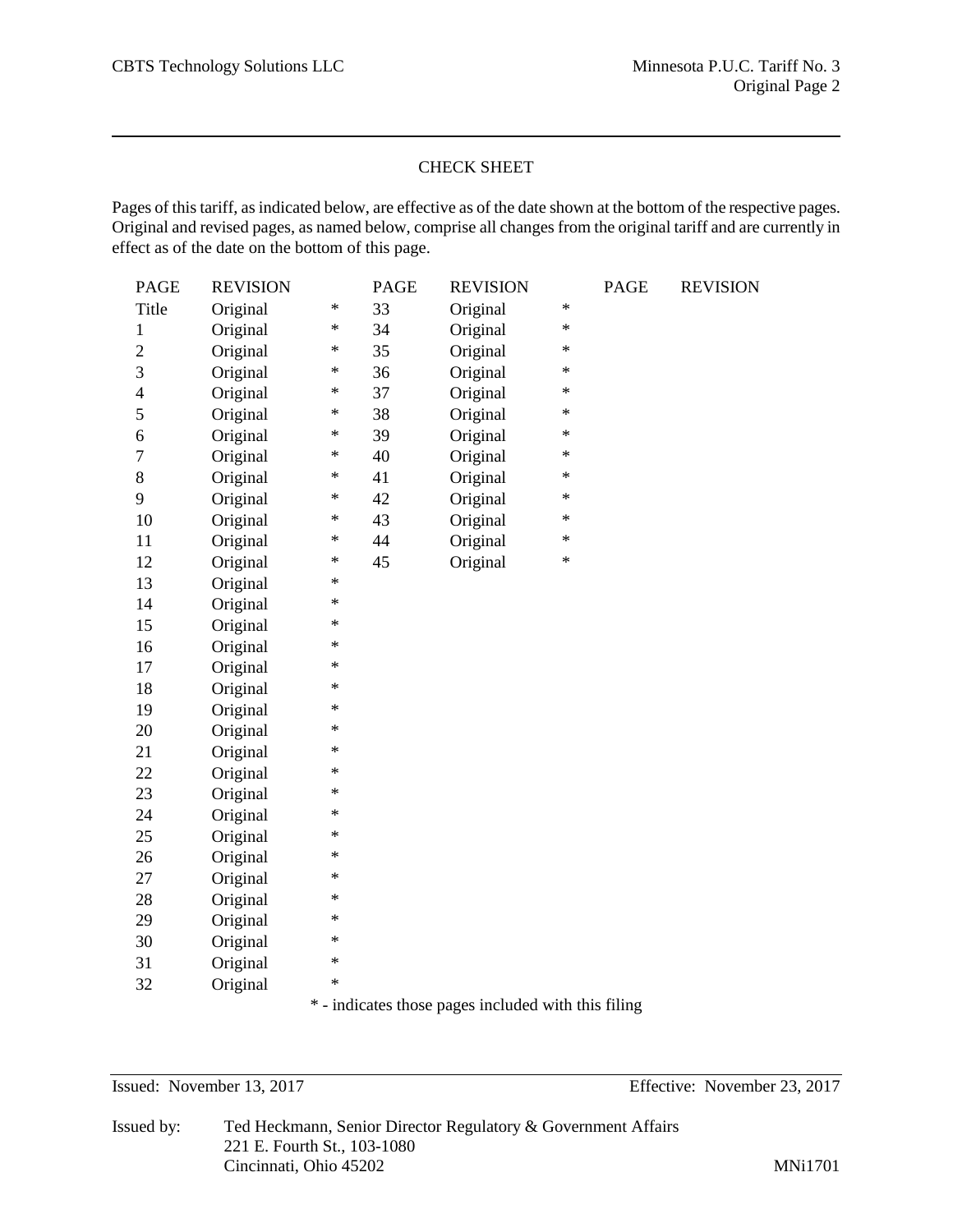# TABLE OF CONTENTS

Issued: November 13, 2017

Effective: November 23, 2017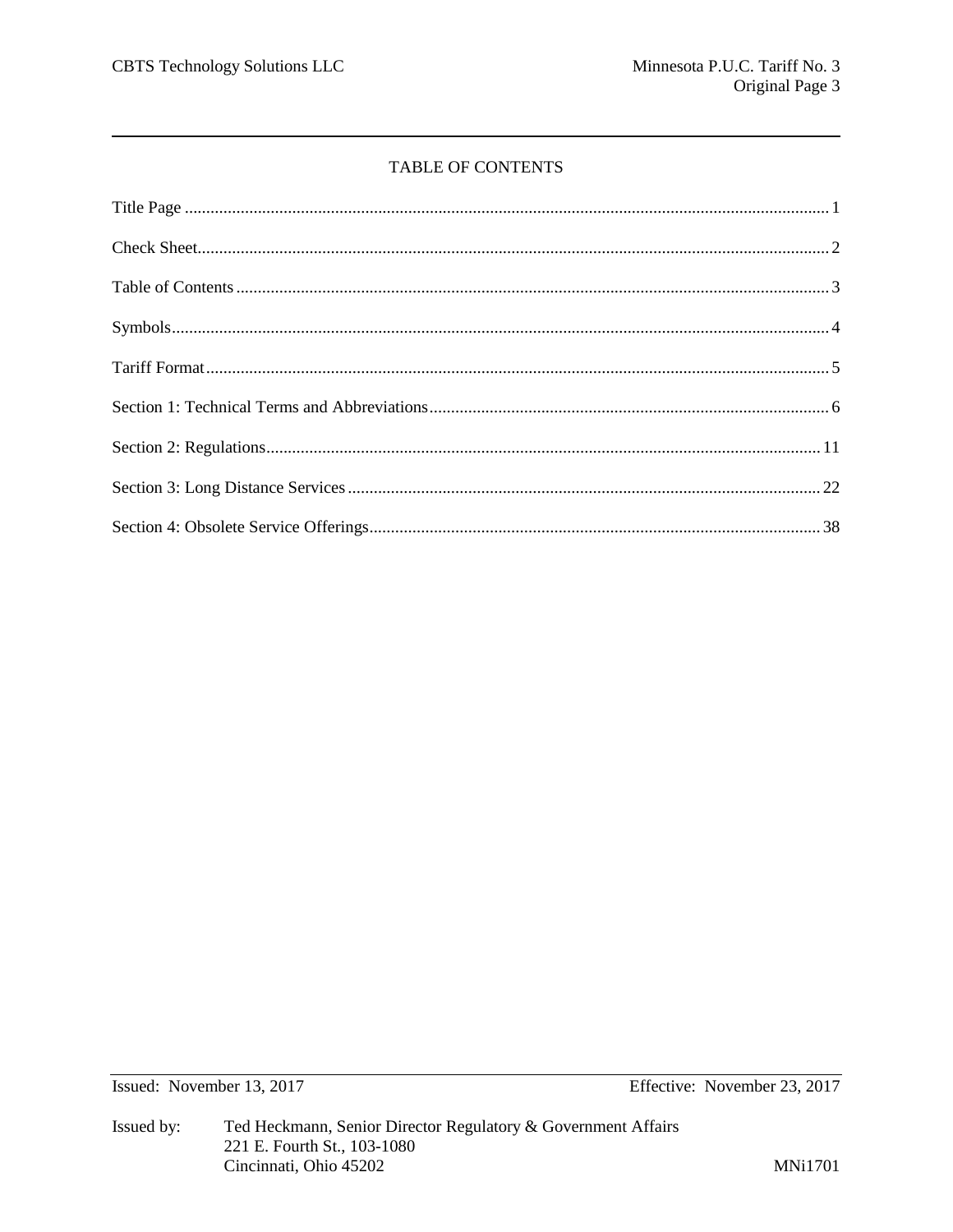# **SYMBOLS**

The following are the only symbols used for the purposes indicated below:

- C Change in regulation or rate structure.
- D Delete or discontinue
- I Increase in rate.
- M Moved from another tariff location.
- N New rate or regulation.
- R Reduction in rate.
- T Change in text or regulation but no change in rate or charge.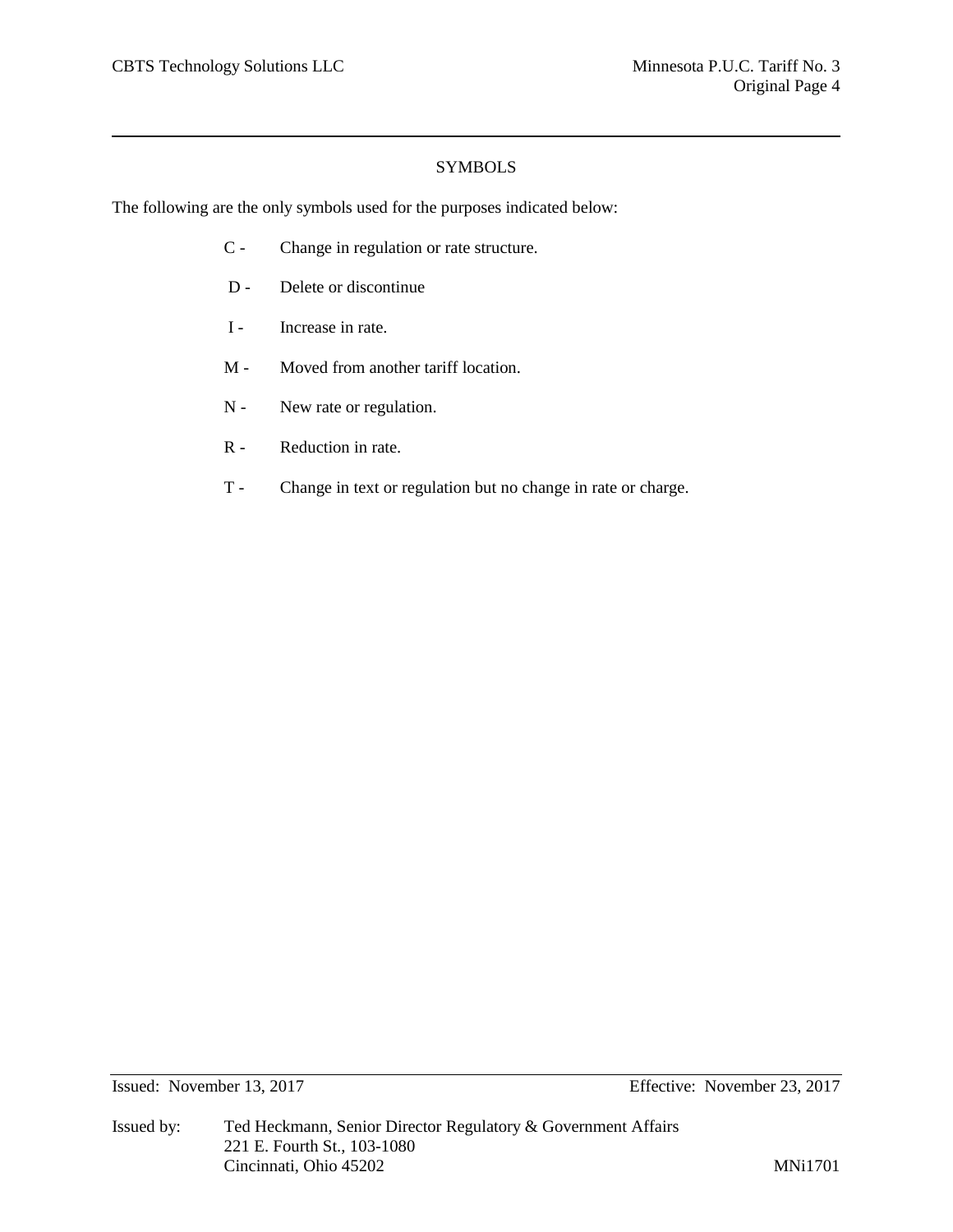# TARIFF FORMAT

- A. Page Numbering Page numbers appear in the upper right corner of the sheet. Pages are numbered sequentially. However, new pages are occasionally added to the tariff. When a new page is added between existing pages with whole numbers, a decimal is added. For example, a new page added between pages 34 and 35 would be page 34.1.
- B. Page Revisions Revision numbers also appear in the upper right corner of the page. These numbers are used to determine the most current page version on file with the Commission. For example, 4th Revised Page 34 cancels the 3rd Revised Page 34. Consult the check sheet for the page currently in effect.
- C. Paragraph Numbering Sequence There are nine levels of paragraph coding. Each level of coding is subservient to its next higher level of coding.
	- $\mathfrak{D}$ 2.1 2.1.1 2.1.1.A 2.1.1.A.1 2.1.1.A.1.(a) 2.1.1.A.1.(a).I  $2.1.1.A.1.(a).I.(i)$
- D. Check Sheet When a tariff is filed with the commission, an updated check sheet accompanies the filing. The check sheet lists the tariff pages, with a cross reference to the current revision number. When new sheets are added, the check sheet is changed to reflect the revision. All revisions made in a given filing are designated by an asterisk (\*). There will be no other symbols used on this sheet if these are the only changes made. The tariff user should refer to the latest check sheet to find out if a particular page is the most current on file with the Commission.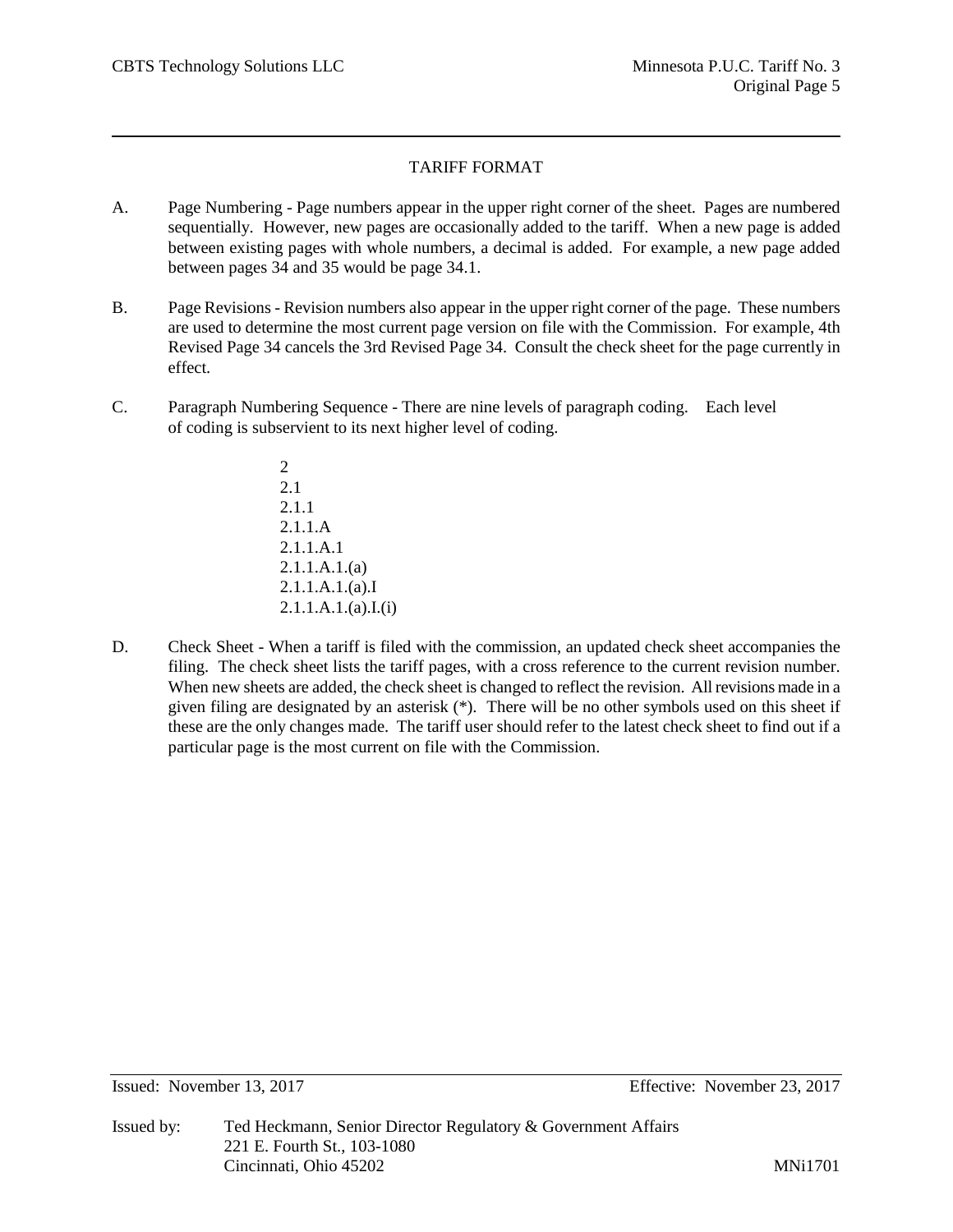# SECTION 1 - TECHNICAL TERMS AND ABBREVIATIONS

### 1.1 Definitions

Application for Service - a standard order form which includes all pertinent billing, technical and other descriptive information which will enable the carrier to provide the communication service.

ASR (Access Service Request) - Service order processed to the underlying local exchange or interexchange carrier.

Authorization Code - a numerical code, one or more of which are assigned to a customer to enable a reseller to identify use of service on its account and to bill the customer accordingly for such service. Multiple authorization codes may be assigned to a customer to identify individual users or groups of users on its account.

Authorized User - a person, firm, corporation or other entity authorized by the customer to receive or send communications.

Automatic Dialing Device - an apparatus provided by the carrier which, when attached to customer's telephone equipment, dials the carrier's facilities, emits an authorization code, and forwards the called number to the carrier's facilities.

Bandwidth - the total frequency band allocated for a channel.

Business Customer - any Customer of the Company who is not a Residential Customer as described herein.

Busy Hour - the two consecutive half hours during which the greatest volume of traffic is handled.

Cancellation of Order - a customer-initiated request to discontinue processing a service order, either in part or in its entirety, prior to its completion.

Carrier - CBTS Technology Solutions LLC, unless specifically stated otherwise.

Casual Caller – A caller that has not affirmatively selected the Company as its choice of a long distance service provider in advance of placing a long distance call.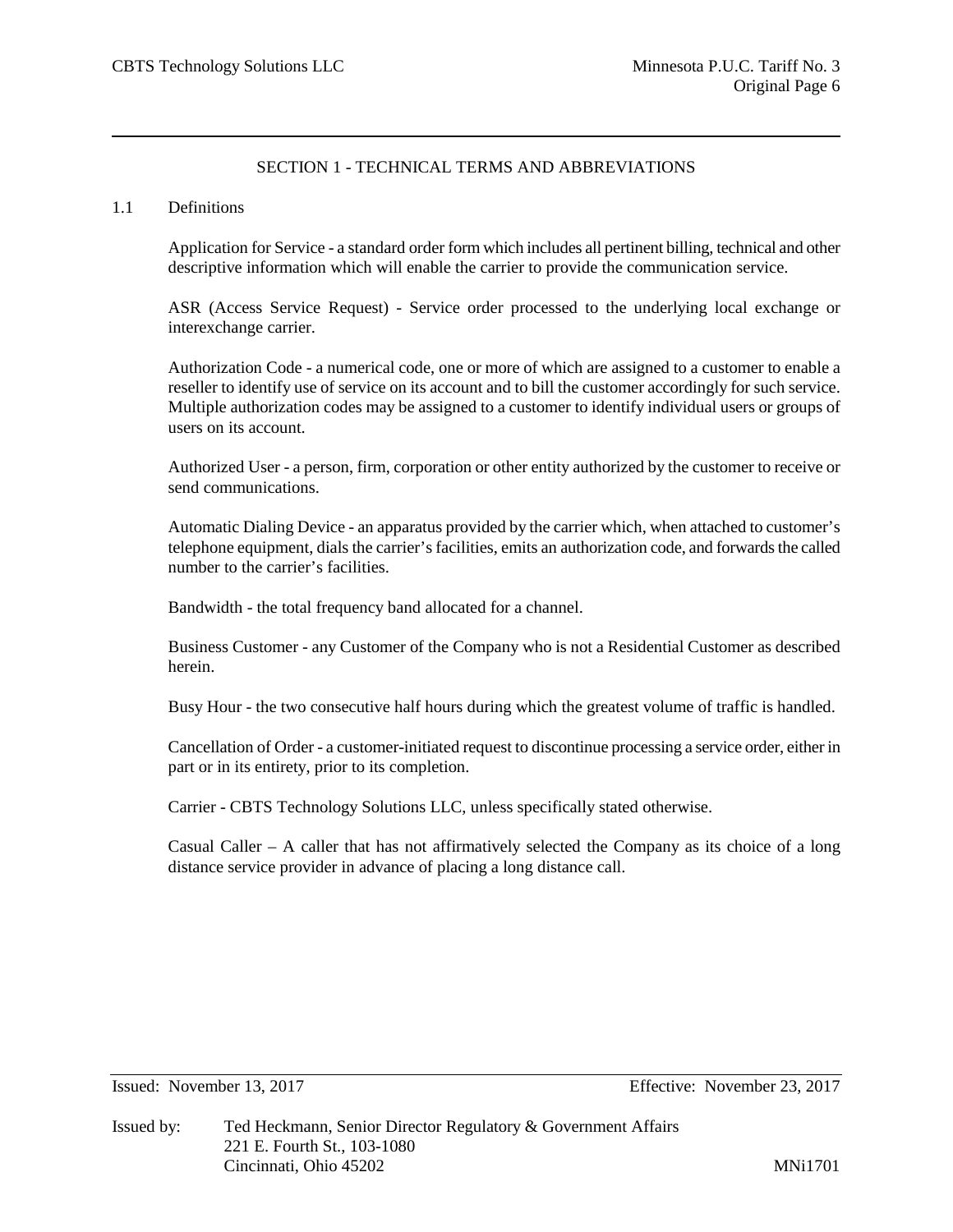## 1.1 Definitions:, (Cont'd.)

Company - CBTS Technology Solutions LLC, sometimes referred to as "carrier."

Completed Calls - calls answered at the distance end. If a customer is charged for an incomplete call, the Company will issue a one minute credit upon the customer's request.

Custom Account Coding - key, legend or table created by the customer for a unique project or account numbers for its private use.

Customer - the person, firm, corporation or other entity that orders or uses service and is responsible for payment of the rates and charges under a contract or this tariff.

Customer Premises Equipment - communications equipment located at the customer's premises. Such equipment may be provided by the customer or by The Company.

Day Rate Period - unless otherwise specified in this tariff, the Day Rate Period applies during the hours of 8:00 a.m. to, but not including 5:00 p.m., Monday through Friday.

Dedicated Port - a port on reseller's switch which is dedicated, at extra charge, to customer's exclusive use, and which is connected to the customer's premises by a private line furnished by the customer or the customer's serving local exchange company.

Delinquent or Delinquency - an account for which a bill or payment agreement for services or equipment has not been paid in full on or before the due date. Amounts due and unpaid after the due date may be subject to a late payment charge.

Disconnect - to render inoperable or to disable circuitry thus preventing outgoing and incoming toll communications service.

Dialed Number Information Service (DNIS) - A toll free service option, under which Carrier electronically transmits to Customer, identifying digits (up to 10 digits) that indicate which number was dialed when multiple numbers terminate on the same trunk group.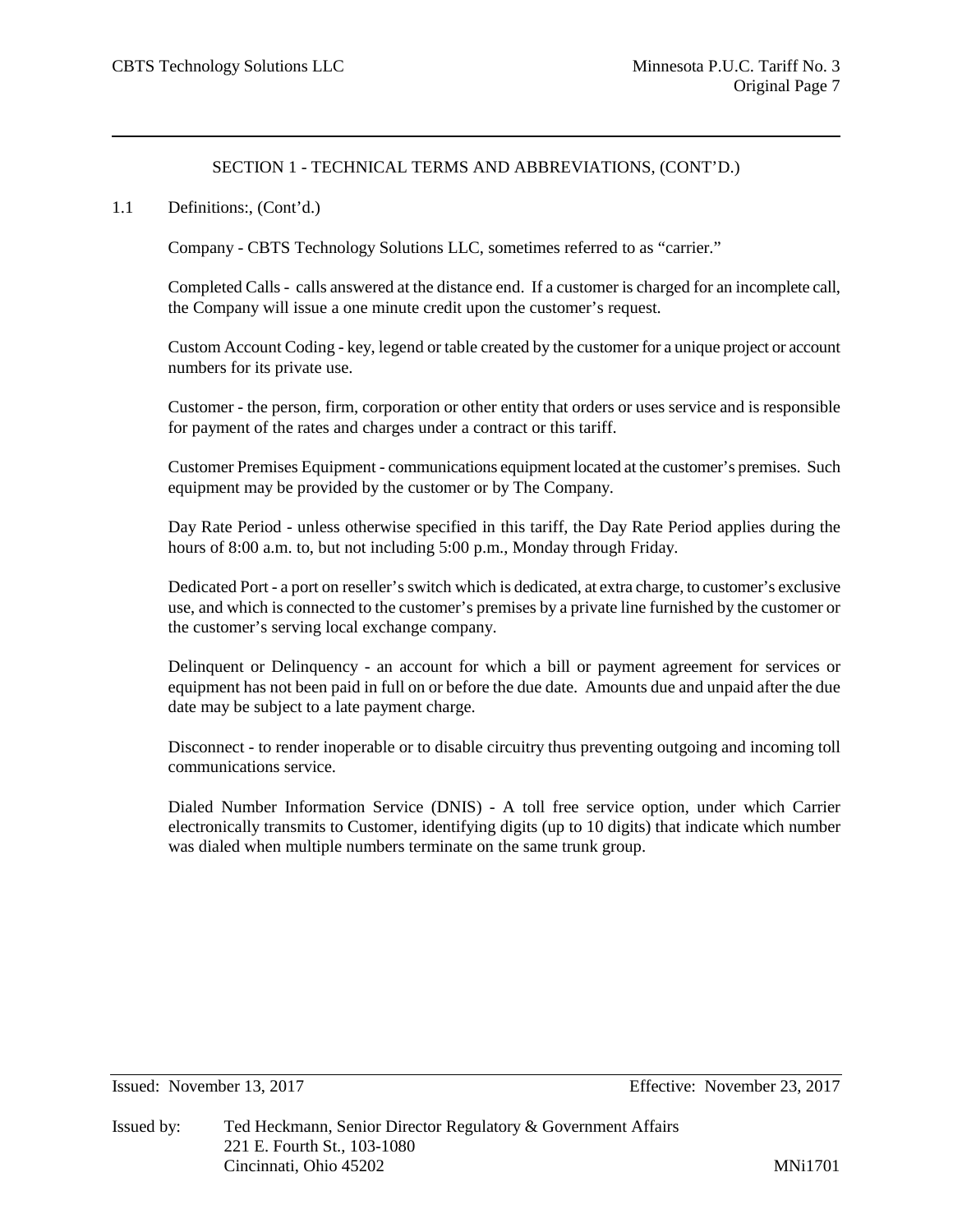### 1.1 Definitions:, (Cont'd.)

Evening Rate Period - unless otherwise specified in this tariff, the Evening Rate Period applies during the hours of 5:00 p.m. to, but not including 11:00 p.m., Sunday through Friday.

Excessive Call Attempt - a customer attempt to call over the carrier's network using an invalid authorization code during a measured 15 minute period, within which 10 or more incomplete call attempts are made by the customer from the same customer line, and where those attempts do not complete because the customer has not used a valid authorization code.

Expedite - The best effort acceleration of the installation date in advance of commitment date provided by the Company.

Holidays - for the purposes of this tariff recognized holidays are New Year's Day, Memorial Day, Independence Day, Labor Day, Thanksgiving Day and Christmas day.

Holiday Rate Period - the evening rate will apply to calls made on the Company recognized holidays, provided, however, that calls made on holidays during the Night/Weekend Rate Period shall be billed at the lower of the Evening Rate and the Night/Weekend Rate.

Interexchange Utility - a utility, resale carrier or other entity that provides intrastate telecommunications services and facilities between exchanges within the state, without regard to how such traffic is carried. A local exchange utility that provides exchange service may also be considered an interexchange utility.

Local Distribution Area - metropolitan locations served by the Company which have been defined by the local exchange telephone company as a local calling area under its local exchange tariff.

Measured Use Service - the provision of long distance measured time communications telephone service to customers who access the carrier's services at its switching and call processing equipment by means of access facilities obtained from another carrier by the customer or otherwise provided at its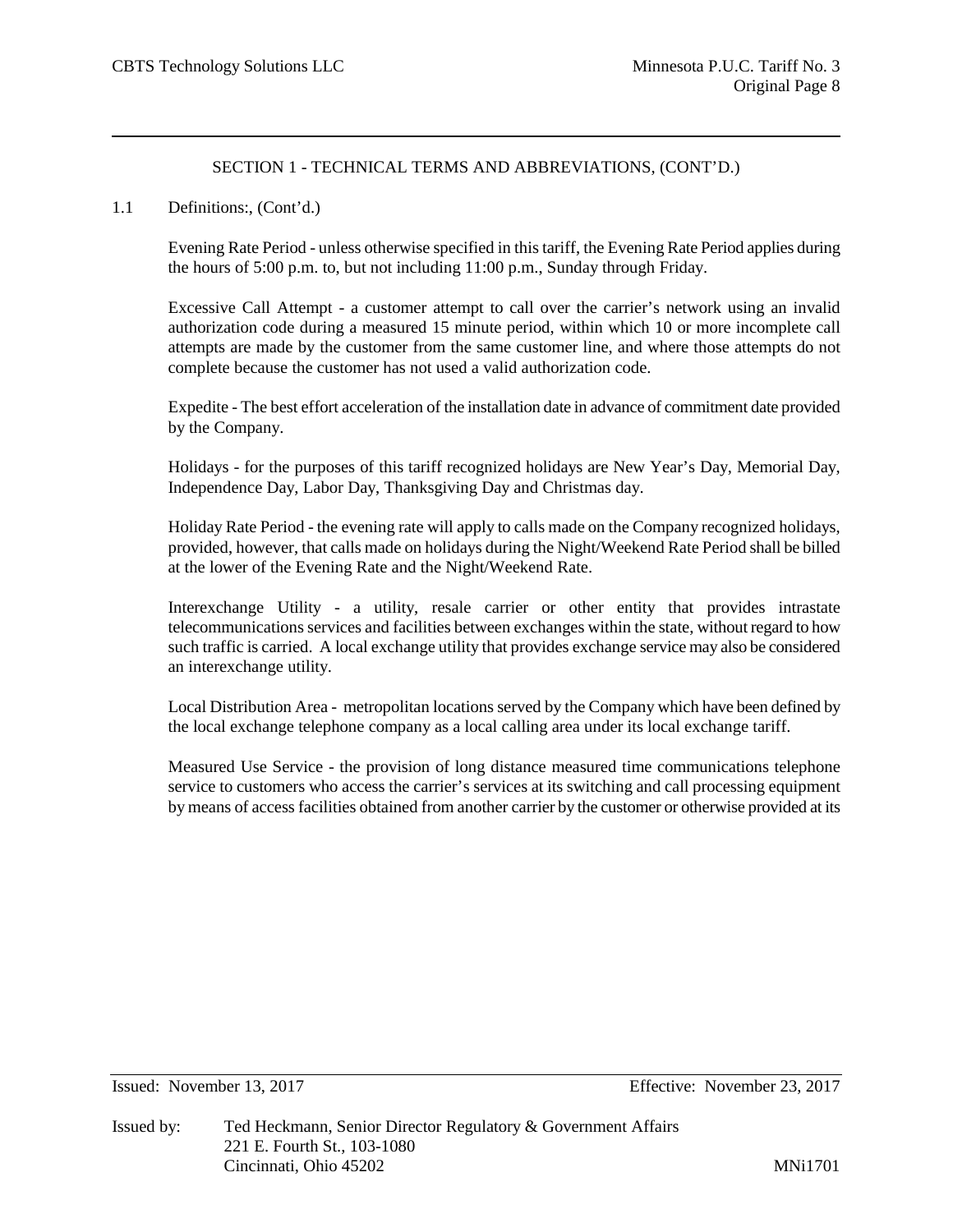1.1 Definitions:, (Cont'd.)

Message - a completed telephone call by a customer or end user.

Network Terminal - any location where the Company provides services described herein.

Night/Weekend Rate Period - unless otherwise specified in this tariff, the Night/Weekend Rate Period applies during the hours of 11:00 p.m. to, but not including 8:00 a.m., Monday through Friday; all day Saturday; and from 8:00 a.m. to, but not including 5:00 p.m. Sunday.

Normal Business Hours - the hours of 8:00 a.m. to 5:00 p.m., Monday through Friday, excluding holidays.

Physical Change - the modification of a circuit, dedicated access line, or port at the request of the customer requiring an actual material change.

Post-engineering - After provisioning of service elements.

Pre-engineering - Prior to provisioning of service elements.

Premises - the space occupied by an individual customer in a building, in adjoining buildings occupied entirely by that customer, or on contiguous property occupied by the customer separated only by a public thoroughfare, a railroad right of way or a natural barrier.

Rate - money, charge, fee or other recurring assessment billed to customers for services or equipment.

Residential Customer - For the purpose of this tariff, a Residential Customer is a Customer of the Company whose primary use of the Company's service is for personal use in a house, apartment or other residential dwelling. A Residential Customer is also a Customer who accesses the Company's service using an access line that has not been assigned a business class of service by the local service provider.

Routing Function - terminating number for toll free service may be designated by time of day, day of the week, region of originating ANI or percentage of calls.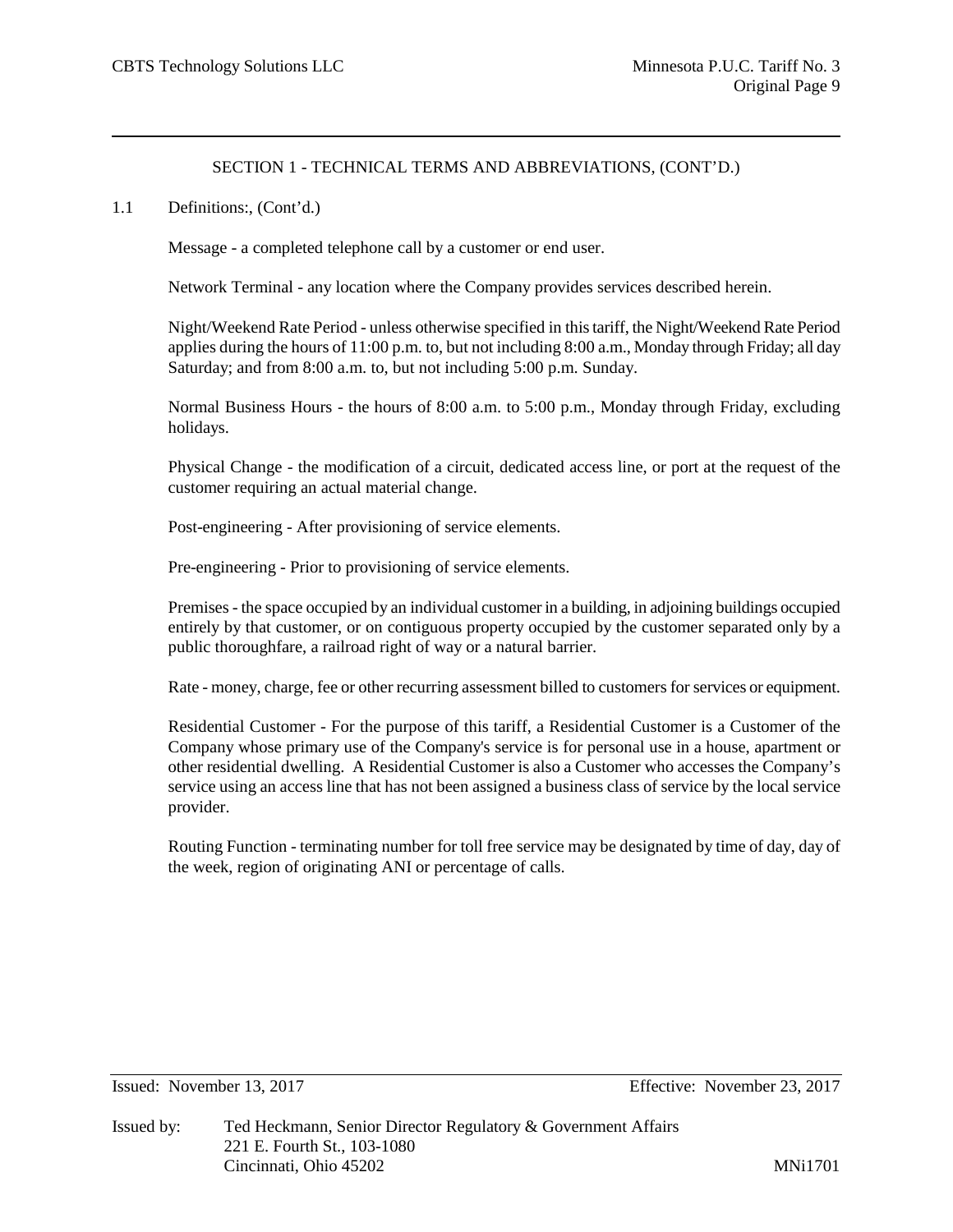1.1 Definitions:, (Cont'd.))

Suspension - temporary disconnection or impairment of service which disables either outgoing or incoming toll communications services provided by the Company.

Speed Number - a signaling arrangement by which a customer may elect to dial a pre-programmed four-digit number in place of a designated ten-digit number.

Terminal Equipment - telephone instruments, including pay telephone equipment, the common equipment of large and small key and PBX systems and other devices and apparatus, and associated wiring, which are intended to be connected electrically, acoustically or inductively to the telecommunication system.

Toll Free Service - a service that provides long distance calling to a predesignated destination where charges are the responsibility of the call terminated party.

United States - the forty-eight contiguous United States and the District of Columbia.

Validated Account Codes - account codes that have restricted access.

- 1.2 Abbreviations:
	- CPE Customer Premises Equipment LATA - Local Access and Transport Area LDA - Local Distribution Area LEC - Local Exchange Carrier MTS - Message Telecommunications Service NSF - Non-sufficient funds PBX - Private Branch Exchange SAL - Special Access Line V&H - Vertical and Horizontal Coordinates WATS - Wide Area Telephone Service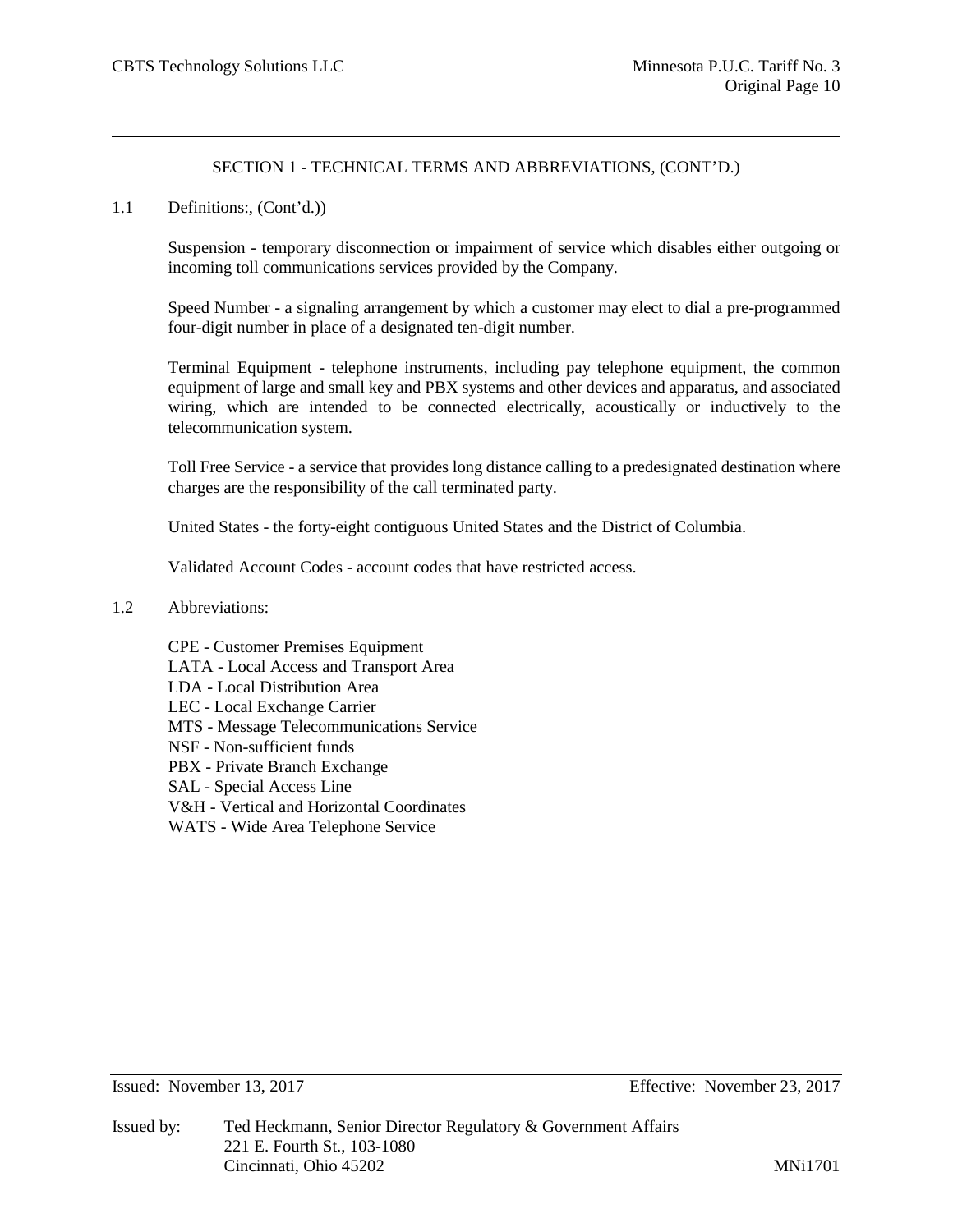# SECTION 2 - REGULATIONS

#### 2.1 Undertaking of the Company

The Company provides long distance message telecommunications service to customers for their direct transmission of voice, data and other types of telecommunications.

Communications originate when the customer accesses the Company directly or through the facilities of another carrier via one or more access lines, equal access or on a dial-up basis. The Company may act as the customer's agent for ordering access connection facilities provided by other carriers or entities when authorized by the customer, to allow connection of a customer's location to the Company's network. The customer shall be responsible for all charges due for such service arrangements.

The Company's services are provided on a monthly basis, unless otherwise stated in this tariff. Services are available twenty-four (24) hours per day, seven (7) days per week.

- 2.2 Limitations on Service
	- 2.2.1 Service is offered subject to the availability of the necessary facilities and/or equipment and subject to the provisions of this tariff.
	- 2.2.2 The Company reserves the right to discontinue furnishing service upon written notice, when necessitated by conditions beyond its control or when the customer is using the service in violation of the provisions of this tariff or in violation of the law.
	- 2.2.3 To the extent that any conflict arises between the terms and conditions of a service agreement or other contract and the terms and conditions of this tariff, the tariff shall prevail.
	- 2.2.4 Title to all equipment provided by the Company under this tariff remains with the Company.
	- 2.2.5 The customer may not transfer or assign the use of service provided under this tariff except with the prior written consent of the Company. Such transfer or assignment shall only apply where there is no interruption in the use or location of the service, and all regulations and conditions contained in this tariff, as well as all conditions for service, shall apply to all such permitted assignees or transferees.
	- 2.2.6 Customer may request Carrier to assign one or more sub-accounts for billing purposes, and to direct sub-account invoices to customer's affiliates or other designated entities for payment. Such requests shall not affect the liability of the customer, who shall remain solely liable to the Company for payment of all invoices for service requested and obtained by customer, whether invoiced by the Company to the customer, the customer's affiliates, or other designated entities.

Issued: November 13, 2017 Effective: November 23, 2017

Issued by: Ted Heckmann, Senior Director Regulatory & Government Affairs 221 E. Fourth St., 103-1080 Cincinnati, Ohio 45202 MNi1701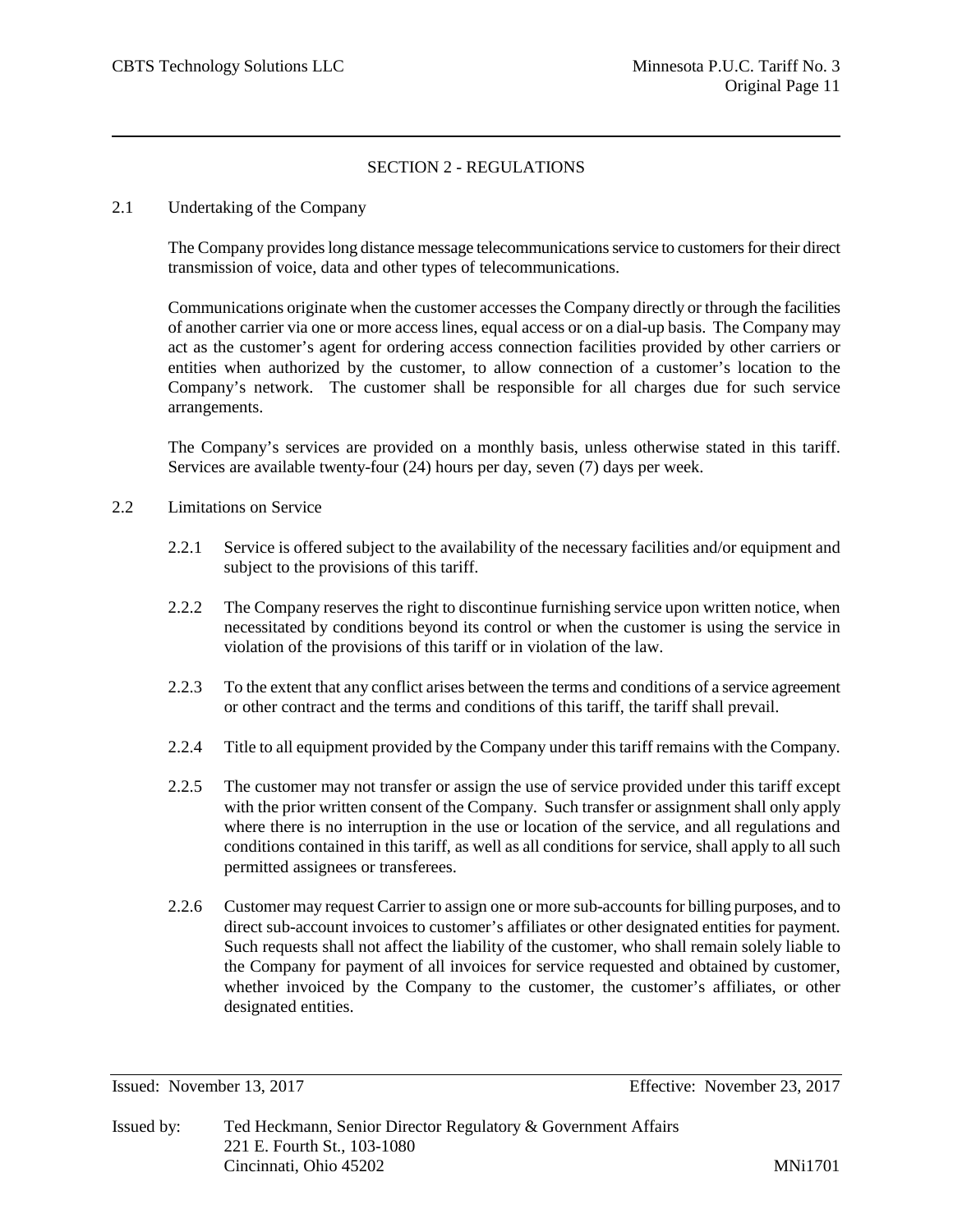#### 2.3 Use of Service

Service may not be used for any unlawful purposes or for any purpose for which any payment or other compensation is received by the customer, except where the customer is a duly authorized and regulated common carrier.

#### 2.4 Limitation of Liability

- 2.4.1 In view of the fact that the customer has exclusive control of its communications over the facilities furnished by the Company, and other uses for which facilities may be furnished by the Company, and because of the unavoidableness of errors incident to the services and to the use of such facilities of the Company, the services and facilities furnished by the Company are subject to the regulations and limitations specified herein.
- 2.4.2 The Company's failure to provide or maintain facilities under this tariff shall be excused by labor difficulties, governmental orders, civil commotions, acts of God and other circumstances beyond the Company's reasonable control, subject to the interruption allowance provisions under this tariff.
- 2.4.3 Defacement of premises No liability shall attach to the Company by reason of any defacement or damage to the customer's premises resulting from the existence of the Company's equipment or facilities on such premises, or by the installation or removal thereof, when such defacement or damage is not the result of the negligence of the Company or its employees.
- 2.4.4 Indemnification The Company's liability, if any, for its gross negligence or willful misconduct is not limited by this tariff. With respect to any other claim or suit by a customer or by any others, the customer indemnifies and saves harmless the Company against claims, losses or suits for injury to or death of any person, or damage to any property which arises from the use, placement or presence of the Company's equipment, facilities and associated wiring of the customer's premises and further the customer indemnifies and saves harmless the Company against claims for libel, slander, invasion of privacy or the infringement of copyright arising directly or indirectly from the material transmitted over the facilities of the Company or the use thereof by the customer; against claims for infringement of patents arising from combining with or using in connection with, facilities furnished by the Company and apparatus, equipment and systems provided by the customer; and against all other claims arising out of any act or omission of the customer in connection with the services or facilities provided by the Company. No agents or employees of other carriers shall be deemed to be agents or employees of the Company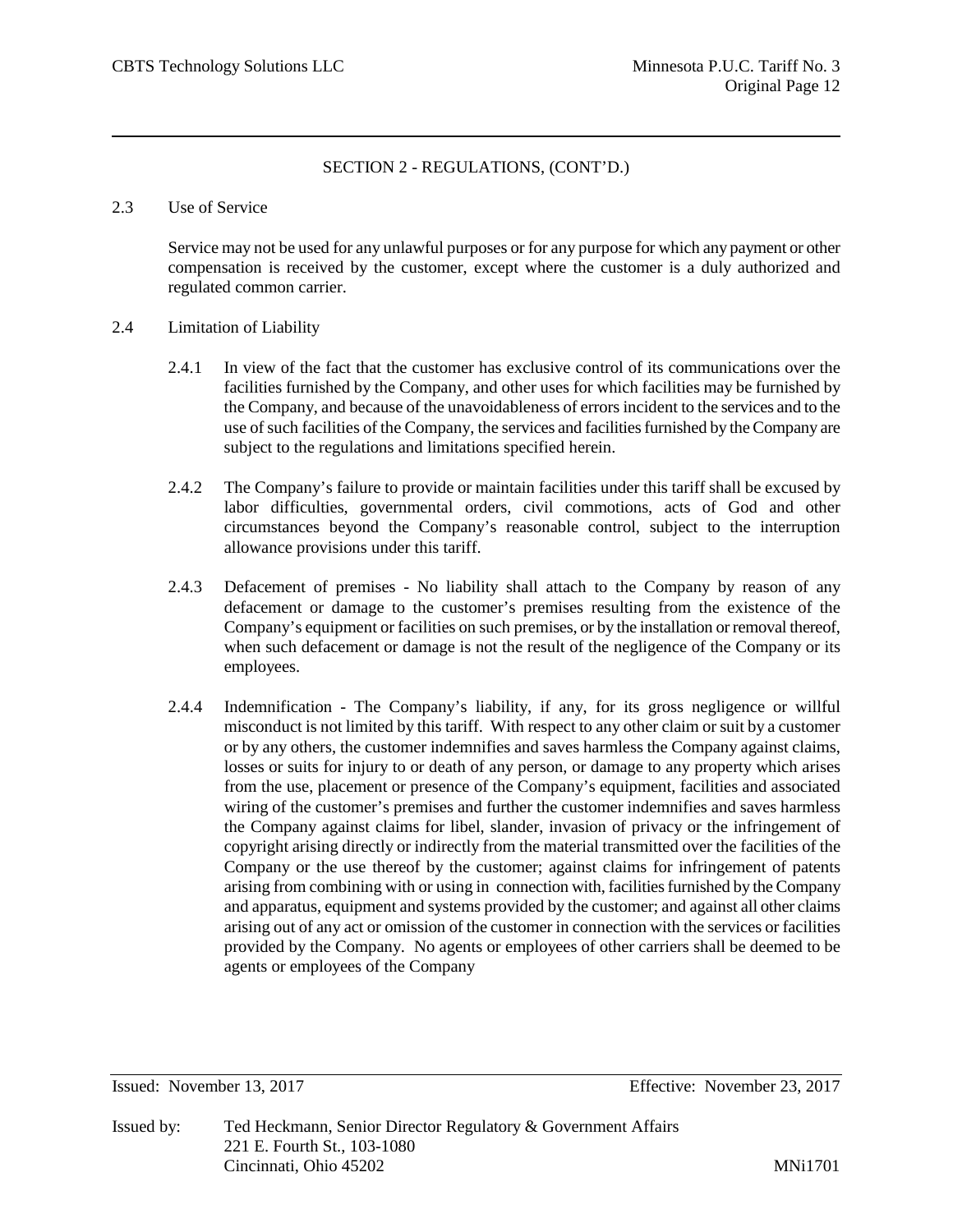- 2.4 Limitation of Liability, (Cont'd.)
	- 2.4.5 The Company's liability, if any, for its gross negligence or willful misconduct is not limited by this tariff. With respect to any other claim or suit, by a customer or any others, for damages arising out of mistakes, omissions, interruptions, delays or errors, or defects in transmission occurring in the course of furnishing service hereunder, the Company's liability, if any, shall not exceed an amount equivalent to the proportionate charge to the customer for the period of service during which such mistake, omission, interruption, delay, error, or defect in transmission or service occurs and continues. This liability shall be in addition to any amounts that may otherwise be due to the customer under this tariff as an allowance for interruptions. However, any such mistakes, omission, interruptions, delays, errors, or defects in transmission or service which are caused or contributed to by the negligence or willful act of the customer, or authorized user, or joint user, or which arise from the use of customer provided facilities or equipment shall not result in the imposition of any liability whatsoever upon the Company.
	- 2.4.6 The Company shall not be liable for any damages, including usage charges, that the customer may incur as a result of the unauthorized use of authorization codes or communications equipment. The unauthorized use of communications equipment includes, but is not limited to, the placement of calls from the customer's premises, and the placement of calls through equipment controlled and/or provided by the customer, that are transmitted over the Company's network without the authorization of the customer. The customer shall be fully liable for all such usage charges.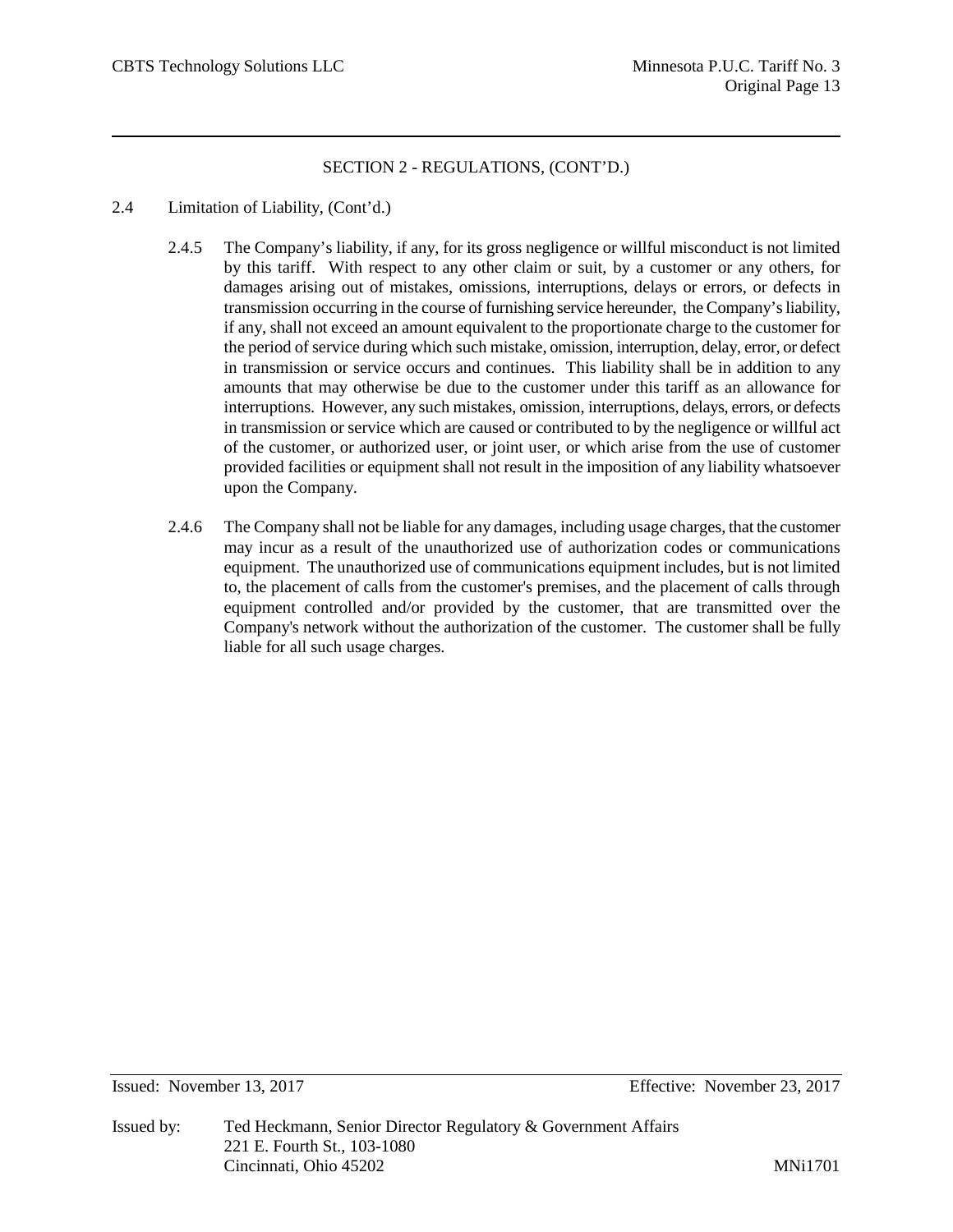#### 2.5 Interruption of Service

- 2.5.1 If a customer's service is interrupted other than by the negligence or willful act of the customer, and it remains out of order for eight normal working hours or longer after access to the premises is made available and after being reported to be out of order, appropriate adjustments or refunds shall be made to the customer. The amount of adjustment or refund shall be determined on the basis of the known period of interruption, generally beginning from the time the service interruption is first reported. The refund to the customer shall be a pro rata part of the monthly recurring charges (but not for per minute or per call charges) for the period of days and that portion of the service facilities rendered useless or inoperative. The refund may be accomplished by a credit on a subsequent bill for the service.
- 2.5.2 A credit allowance for interruptions of service which are not due to the Company's testing or adjusting, to the negligence of the customer, or to the failure of the channels, equipment, and/or communications systems provided by the customer, are subject to the general liability provisions set forth herein. It shall be the obligation of the customer to notify the carrier of any interruption in service. Before giving such notice, the customer shall ascertain that the trouble is not being caused by any action or omission by or within the customer's control and is not in wiring or equipment connected to the carrier terminal.
- 2.6 Restoration of Service

The use and restoration of service in emergencies shall be in accordance with the Part 64, Sub-part D of the Federal Communications Commission's rules and Regulations which specifies the priority system for such activities.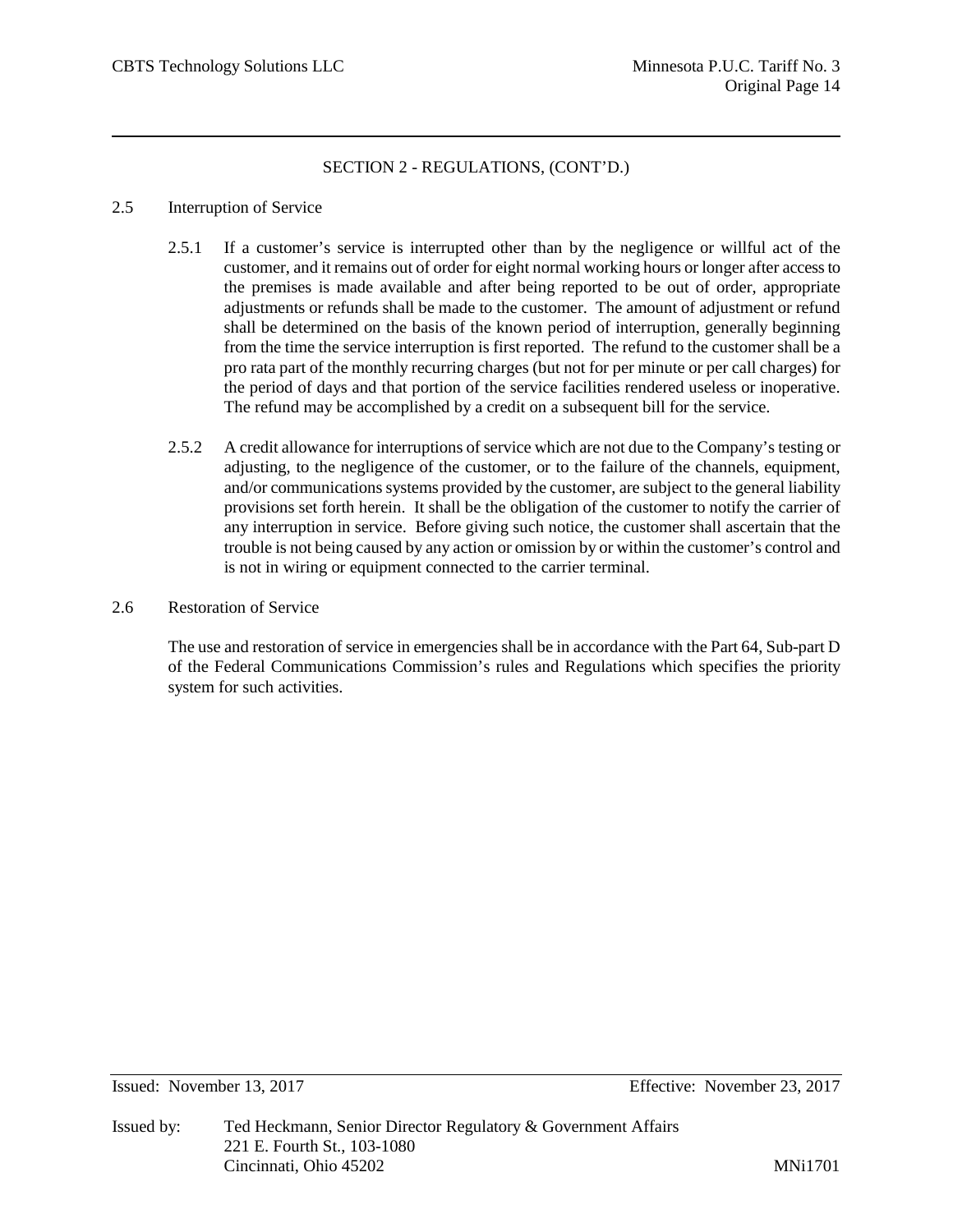#### 2.7 Customer Responsibility

- 2.7.1 All customers assume general responsibilities in connection with the provisions and use of the Company's service. When facilities, equipment, and/or communication systems provided by others are connected to the Company's facilities, the customer assumes additional responsibilities. All customers are responsible for the following:
	- A. The customer is responsible for placing orders for service, paying all charges for service rendered by the Company and complying with all of the Company's regulations governing the service. The customer is also responsible for assuring that its users comply with regulations.
	- B. When placing an order for service, the customer must provide:
		- 1. The names and addresses of the persons responsible for the payment of service charges, and
		- 2. The names, telephone numbers, and addresses of the customer contact persons.
	- C. The customer must pay the Company for the replacement or repair of the Company's equipment when the damage results from:
		- 1. The negligence or willful act of the customer or user;
		- 2. Improper use of service; and
		- 3. Any use of equipment or service provided by others.
	- D. After receipt of payment for the damages, the Company will cooperate with the customer in prosecuting a claim against any third party causing damage.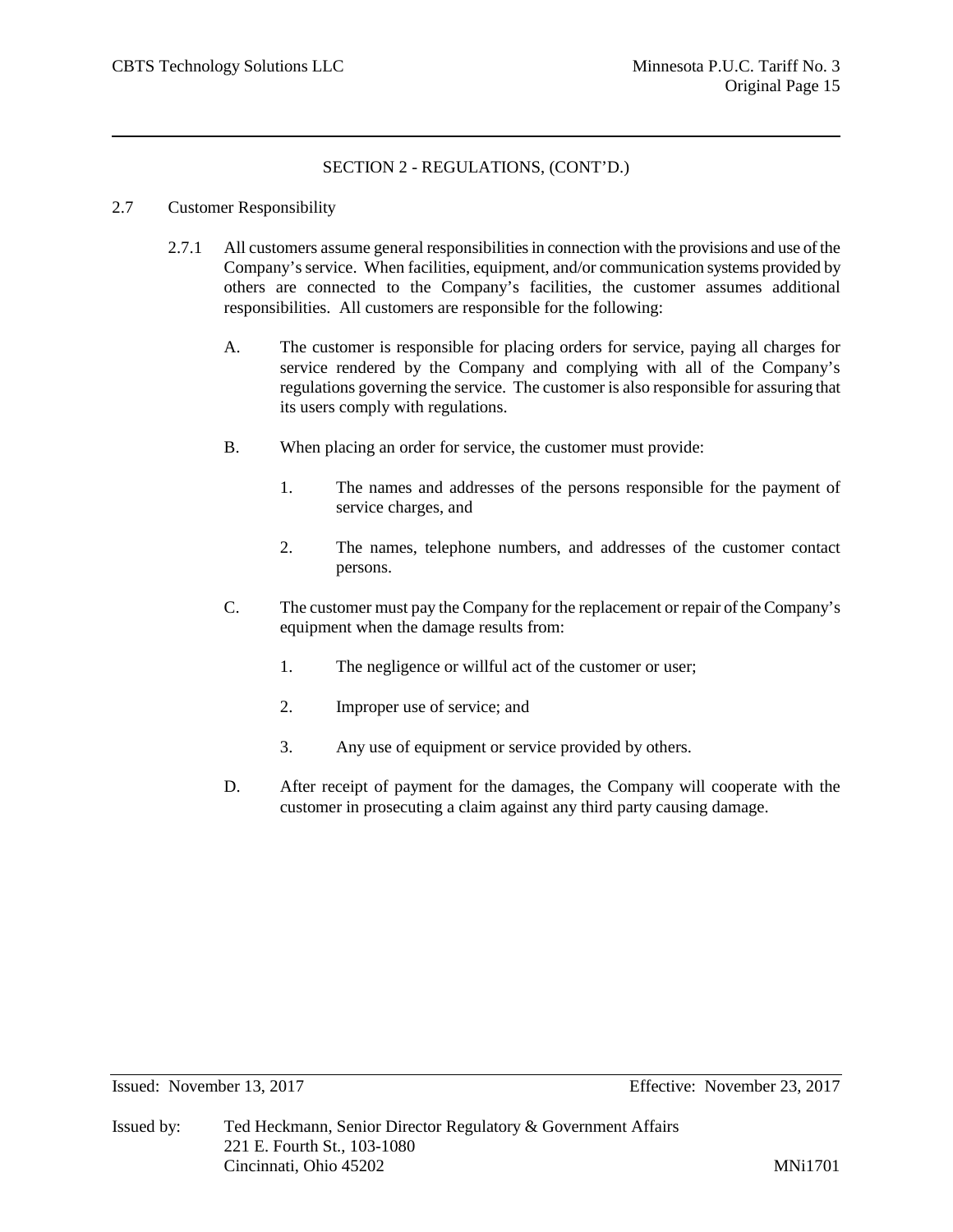- 2.7 Customer Responsibility, (Cont'd.)
	- 2.7.2 Upon reasonable notice, the equipment provided by the Company shall be made available for such tests and adjustments as may be necessary to maintain them in satisfactory condition. No interruption allowance will be granted for the time during which such tests and adjustments are made.
	- 2.7.3 Deposits

Applicants or customers whose financial condition is not acceptable to the Company or is not a matter of general knowledge, may be required to make, at any time, a cash deposit up to an amount equaling two and one-half times (2.5x) one (1) month's actual or estimated charges for the purpose of guaranteeing final payment for service, in accordance with the rules of the Commission. Interest on cash deposits will be payable per the deposit rules and regulations prescribed by the Commission for the period during which the deposit is held. Such deposit will be refunded or credited to the customer upon termination or after one year of prompt payment for service.

2.7.4 Credit Allowance

Credit for failure of service or equipment will be allowed only when failure is caused by or occurs in equipment owned, provided and billed for, by the Company.

- A. Credit allowances for failure of service or equipment starts when the customer notifies the Company of the failure or when the Company becomes aware of the failure and ceases when the operation has been restored and an attempt has been made to notify the customer.
- B. The customer shall notify the Company of failures of service or equipment and make reasonable attempts to ascertain that the failure is not caused by the customer or in wiring or equipment connected to the terminal.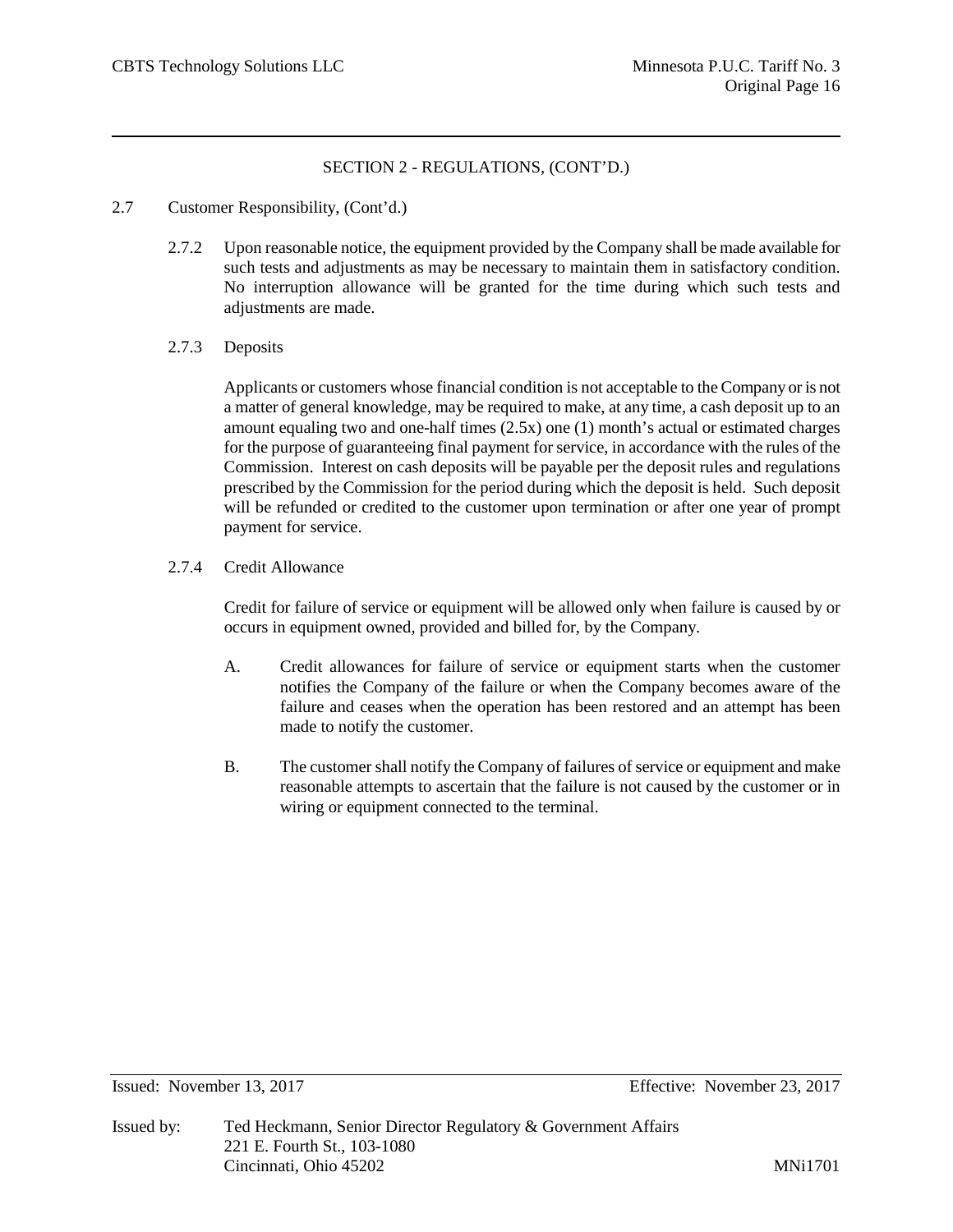#### 2.7 Customer Responsibility, (Cont'd.)

- 2.7.4 Credit Allowance, (Cont'd.)
	- C. Only those portions of the service or equipment operation disabled will be credited. No credit allowances will be made for:
		- 1. Interruptions of service resulting from the Company performing routine maintenance;
		- 2. Interruptions of service for implementation of a customer order for a change in the service;
		- 3. Interruption caused by the negligence of the customer or an authorized user;
		- 4. Interruptions of service because of the failure of service or equipment due to the customer or authorized user provided facilities.
- 2.7.5 Cancellation by Customer

If a customer orders services requiring special equipment and/or facilities dedicated to the customer's use and then cancels its order before the service begins, before a completion of the minimum period mutually agreed upon by the customer and the Company, a charge will be made to the customer for the non-recoverable portions of expenditures or liabilities incurred expressly on behalf of the customer by the Company and not fully reimbursed by installation and monthly charges. If, based on such an order, any construction has either begun or been completed, but no such services provided, the non-recoverable cost of such construction shall be borne by the customer.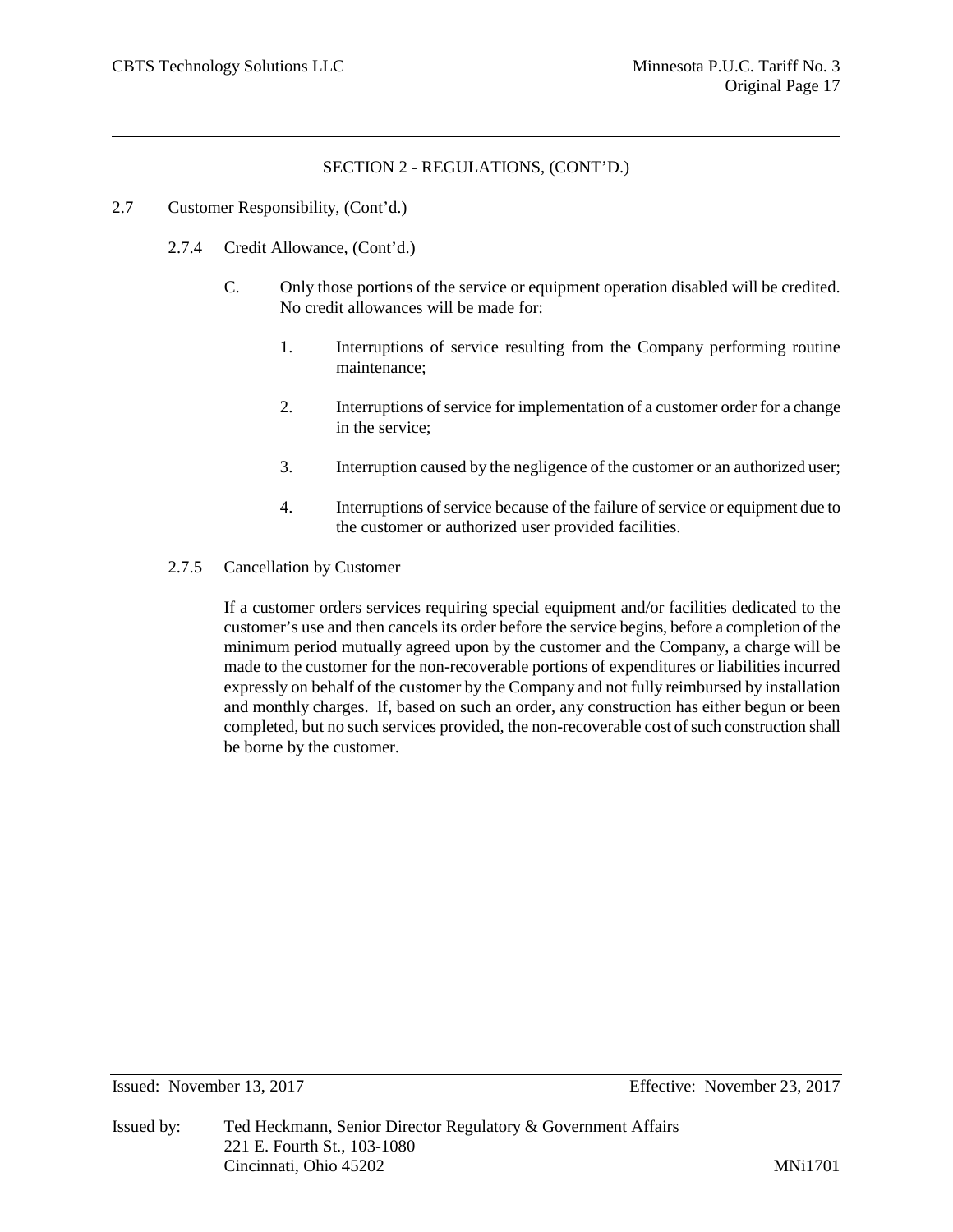- 2.7 Customer Responsibility, (Cont'd.)
	- 2.7.6 Payment and Charges for Services

Charges for service are applied on a recurring and nonrecurring basis. Service is provided and billed on a monthly basis. Service continues to be provided until disconnection is requested by the customer in writing, or until canceled by the Company pursuant to this tariff.

A. Payment of Charges

Payment will be due upon receipt of the statement. A payment is considered delinquent thirty (30) days after rendition of the bill. A bill is considered rendered when deposited in the U.S. Mail for delivery to customer's last known address.

- 1. The customer is responsible for payment of all charges for service furnished to the customer. Charges based on actual usage during a month will be billed monthly in arrears. All fixed monthly and nonrecurring charges for services ordered will be billed monthly in advance.
- 2. Service may be denied or discontinued by the Company for non-payment of past due or delinquent amounts due the Company. Restoration of service will be subject to all applicable installation charges. Disconnection may not occur before thirty (30) days from invoice and the Company must give five (5) days written notice before any disconnection can occur.
- 2.7.7 Application of Rates

The rates for service are those in effect for the period that service is furnished.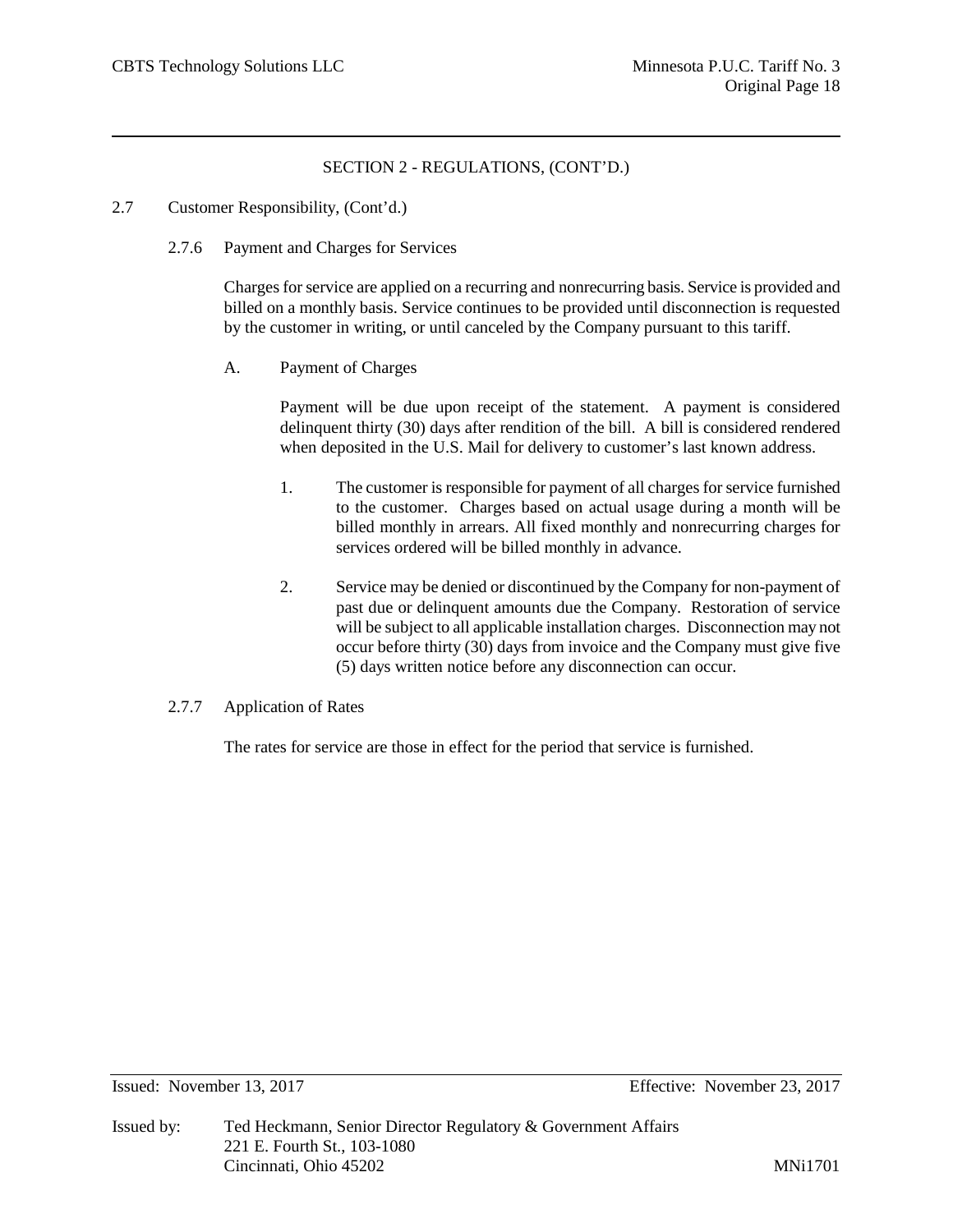- 2.8 Responsibility of the Company
	- 2.8.1 Calculation of Credit Allowance Under the limitations of section 2.7.4, when service is interrupted the credit allowance will be computed on the following basis.
		- A. No credit shall be allowed for an interruption of less than two hours.
		- B. The customer shall be credited for an interruption of two hours or major fraction thereof that the interruption continues.
		- C. Where there has been an outage, and a minimum usage charge applies, and the customer fails to meet the minimum usage, a credit shall be applied against that minimum. The credit shall equal 1/360th of the monthly minimum charges associated with the portion of service disabled for each period of two hours or major fraction thereof that the interruption continues.
	- 2.8.2 Cancellation of Credit

Where the Company cancels a service or the provision of equipment and the final service period is less than the monthly billing period, a credit will be issued for any amounts billed in advance, prorated at 1/30th of the monthly recurring charge for each day the service was rendered or the equipment was provided. This credit will be issued to the customer or applied against the balance remaining on the customer's account.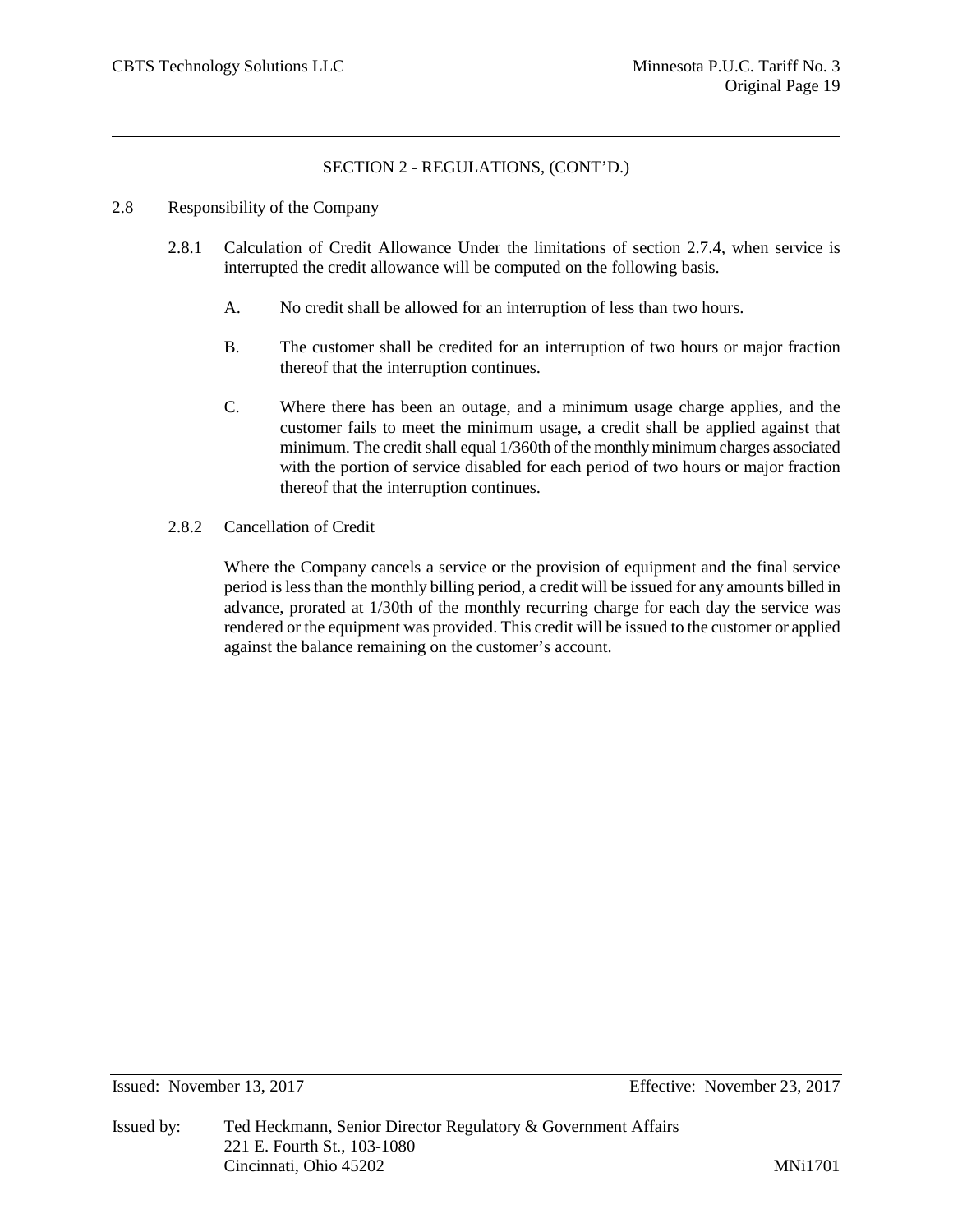- 2.8 Responsibility of the Company, (Cont'd.)
	- 2.8.3 Disconnection of Service by the Company

Upon five (5) days written notice, the Company may discontinue service or cancel an application for service without incurring any liability for any of the following reasons:

- A. Non-payment of any sum due to the Company for service for more than thirty days beyond the date of rendition of the bill for such service;
- B. Violation of any regulation governing the service under this tariff;
- C. Violation of any law, rule, or regulation of an government authority having jurisdiction over the service; or
- D. The Company is prohibited from furnishing services by order of a court or other government authority having jurisdiction.
- E. Customer uses equipment is such a manner as to adversely affect the Company's equipment or service to others.
- 2.8.4 Fractional Charges

Charges for a fractional part of a month (which follows a full month) are calculated by counting the number of days remaining in the billing period after service is furnished or has been discontinued. The number of days remaining in the billing period are counted starting with the day after the service was furnished or discontinued. Divide that figure by thirty days. The resultant fraction is then multiplied by the monthly charge to arrive at the fractional monthly charge.

2.8.5 Insufficient Fund Checks

Customers will be charged \$20.00 on all checks issued to the Company which are returned due to insufficient funds. At the discretion of the Company, the insufficient funds check charge may be waived under appropriate circumstances (e.g. a bank error).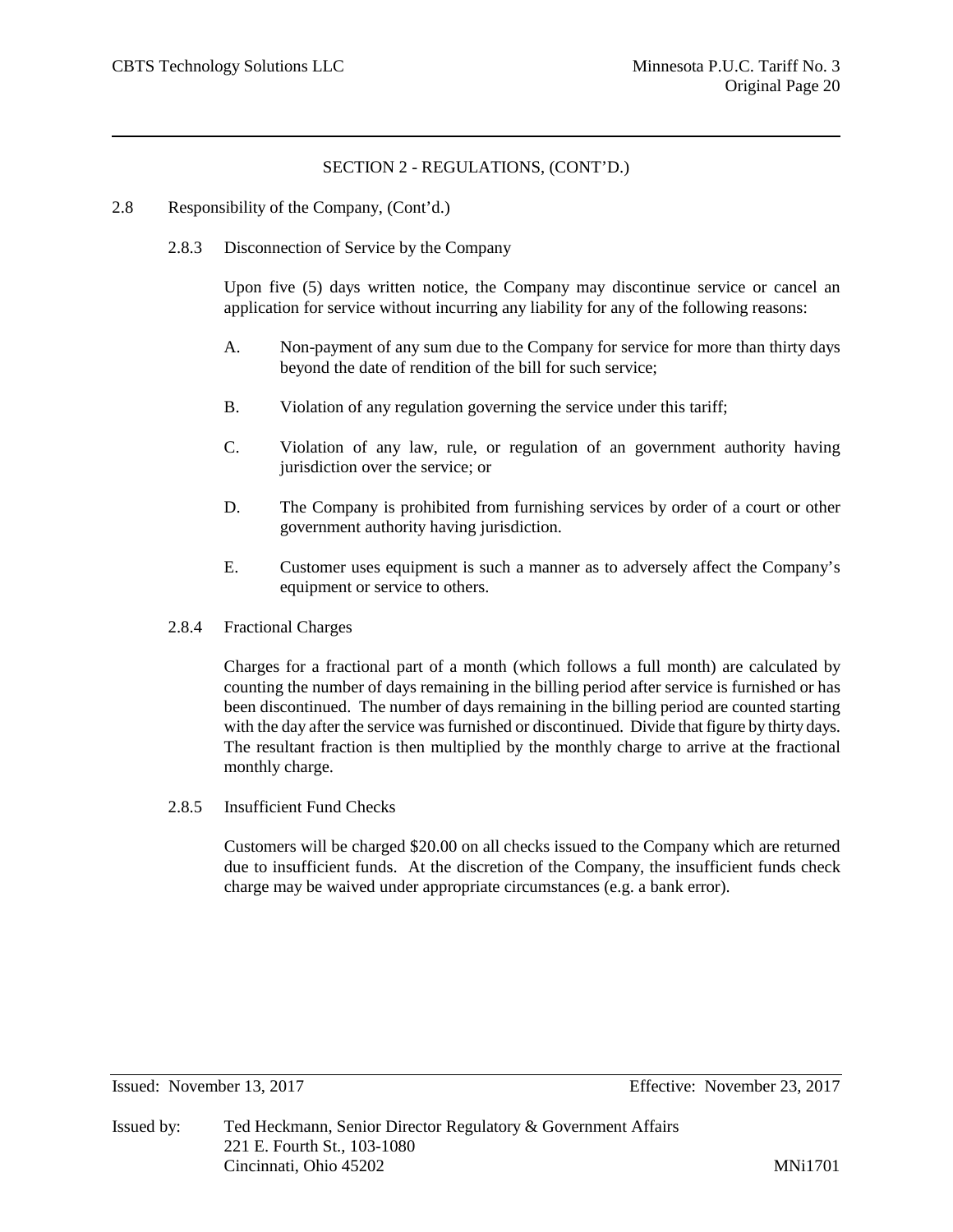#### 2.9 Taxes and Fees

- 2.9.1 All state and local taxes (e.g., gross receipts tax, sales tax, municipal utilities tax) are not included in the rates under this tariff, but shall be listed as separate line items on the customer's bill.
- 2.9.2 To the extent that a municipality, other political subdivision or local agency of government, or commission imposes and collects from the Company a gross receipts tax, occupation tax, license tax, permit fee, franchise fee, or regulatory fee, such taxes and fees shall, as allowed by law, be billed pro rata to the customer receiving service from the Company within the territorial limits of such municipality, other political subdivision or local agency of government.
- 2.9.3 Service shall not be subject to taxes for a given taxing jurisdiction if the customer provides the Company with written verification, acceptable to the Company and to the relevant taxing jurisdiction, that the customer has been granted a tax exemption.
- 2.9.4 The Company may adjust its rates or impose additional rates on its customer to recover amounts it is required by governmental or quasi-governmental authorities to collect from or pay to others. The Company may also adjust its rates or impose additional rates to cover the administrative cost of collecting such charges or paying compensation to other entities. Examples of such programs include, but are not limited to, the Universal Service Fund (USF), the Presubscribed Interexchange Carrier Charge (PICC), and compensation to pay telephone service providers for the use of their pay telephones to access the Company's services.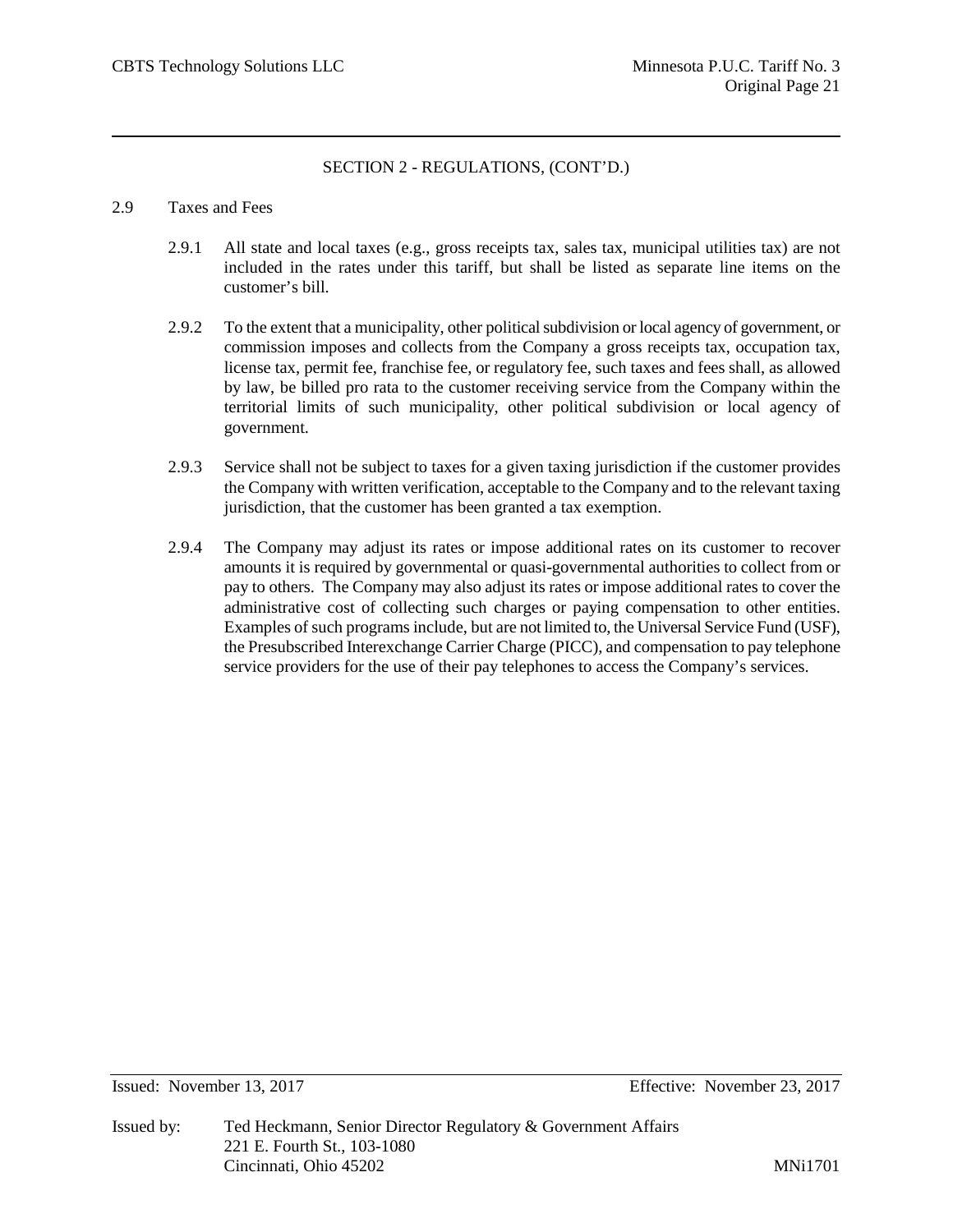# SECTION 3 - LONG DISTANCE SERVICES

#### 3.1 Timing of Calls

- 3.1.1 The customer's monthly usage charges for the Company service are based upon the total number of minutes the customer uses and the service options to which the customer subscribes. Chargeable time begins when the connection is established between the calling station and the called station or PBX. Chargeable time ends when the either party hangs up. If the called station hangs up but the calling station does not, chargeable time ends when the connection is released by automatic timing equipment within the telecommunications network.
- 3.1.2 No charges apply if a call is not completed.

#### 3.2 Start of Billing

For billing purposes, the start of service is the day following acceptance by the customer of the Company's service or equipment. The end of service date is the last day of the minimum notification of cancellation or any portion of the last day, after receipt by the Company of notification of cancellation as described in Section 2 of this tariff.

3.3 Interconnection

Service furnished by the Company may be interconnected with services or facilities of other authorized communications common carriers and with private systems, subject to the technical limitations established by the Company. Service technical limitations established by the Company. Service furnished by the Company is not part of a joint undertaking with such other carriers. Any special interface equipment of the Company and other participating carriers shall be provided at the customer's expense.

Interconnection with the facilities or services of other carriers shall be under the applicable terms and conditions of other carrier'stariffs. The customer is responsible for taking all necessary legal steps for inter connecting its customer-provided terminal equipment or communications systems with the Company's. The customer shall secure all licenses, permits, right-of-way, and other arrangements necessary for such interconnection.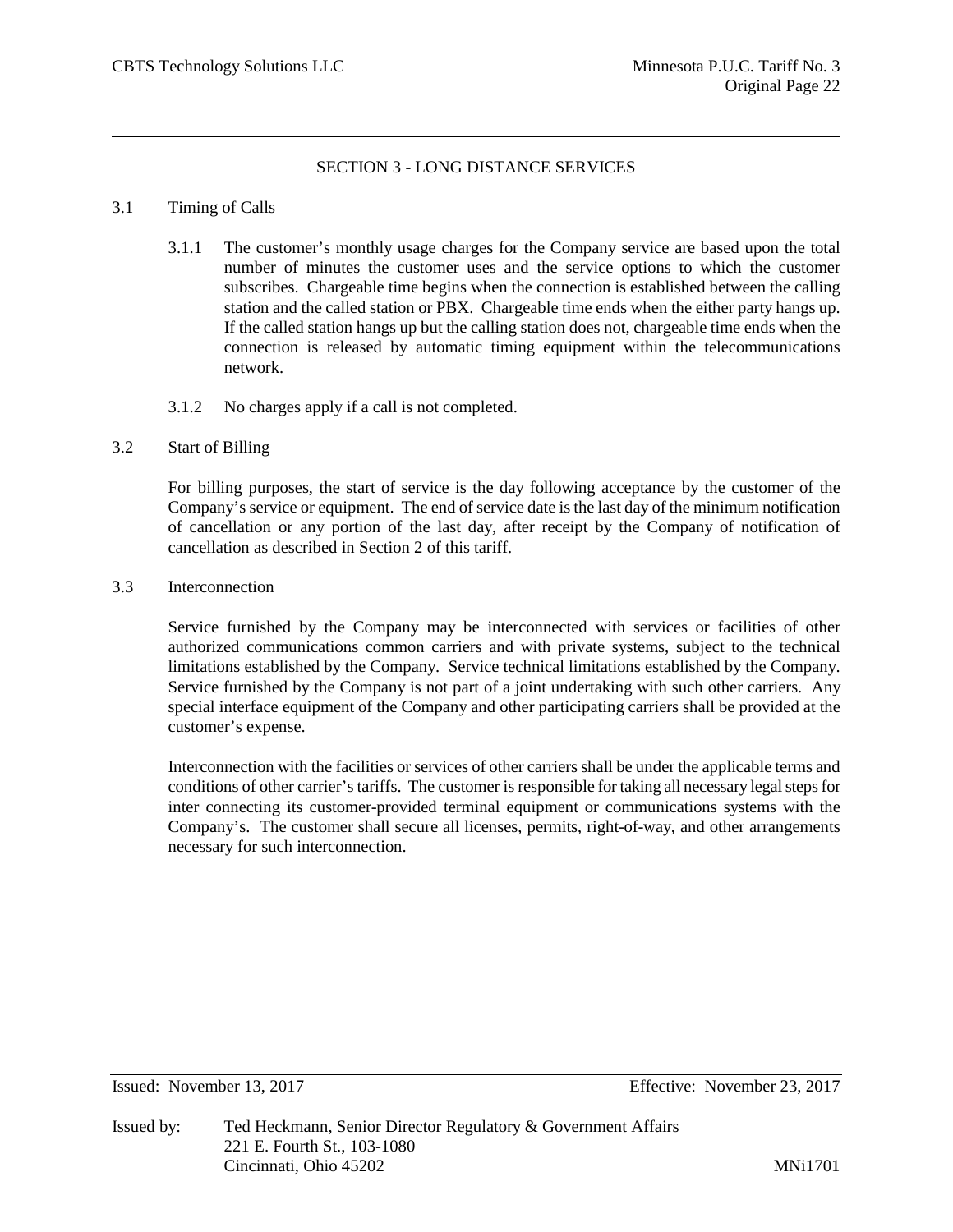## 3.4 Terminal Equipment

The Company's service may be used with or terminated in customer provided terminal equipment or customer provided communication systems, such as teleprinter, handsets, or data sets. Such terminal equipment shall be furnished and maintained at the expense of the customer, except as otherwise provided. The customer is responsible for all costs at its premises, including customer personnel, wiring, electrical power, and the like incurred in its use of the Company's service.

The customer shall ensure that its terminal facilities are of the proper mode, band-width, power, data, speed, and signal level for the intended use of the customer, and that the signals do not damage the Company's equipment, injure personnel or degrade service to other customers.

If the customer fails to maintain and operate its terminal equipment properly, resulting in the occurrence or possibility of harm to the Company's equipment or personnel, or impairment to the quality of service to other customers, the Company may, upon written notice, require the use of protective equipment at the customer's expense. If this fails to produce satisfactory quality and safety of service, the Company may, upon written notice, terminate the customer's service.

# 3.5 Calculation of Distance

Usage charges for all mileage sensitive products are based on the airline distance between rate centers associated with the originating and terminating points of the call.

The airline mileage between rate centers is determined by applying the formula below to the vertical and horizontal coordinates associated with the rate centers involved. The Company uses the rate centers and associated vertical and horizontal coordinates that are currently being used within the industry.

Formula:

$$
\frac{(V_{1}-V_{2})^{2}+(H_{1}-H_{2})^{2}}{10}
$$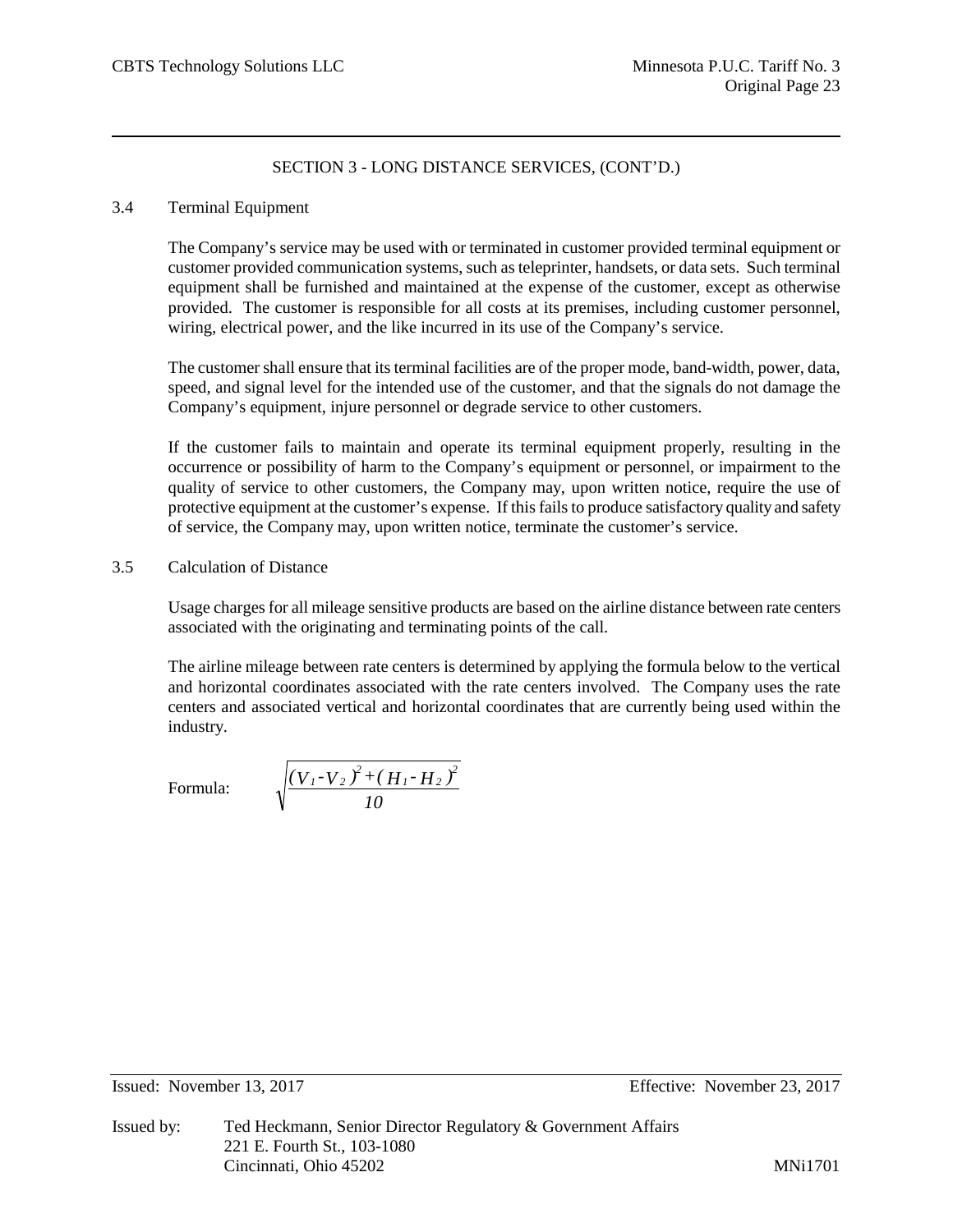3.6 Minimum Call Completion Rate

The customer can expect a call completion rate of 99% per 100 calls attempted during peak use periods for all Feature Group  $D(1+)$  services. The Company will engineer its switching systems on the basis that ninety-nine percent (99%) of the customers accessing their system will be served during the busy hour.

3.7 Special Service Arrangements

Special Service Arrangement charges will be based on the estimated cost of furnishing such services including the cost of operating and maintaining such a service, the cost of equipment and materials used in providing such a service, the cost of installation including engineering, labor supervision, transportation, and the cost of any other specific item associated with the particular Special Service Arrangement request.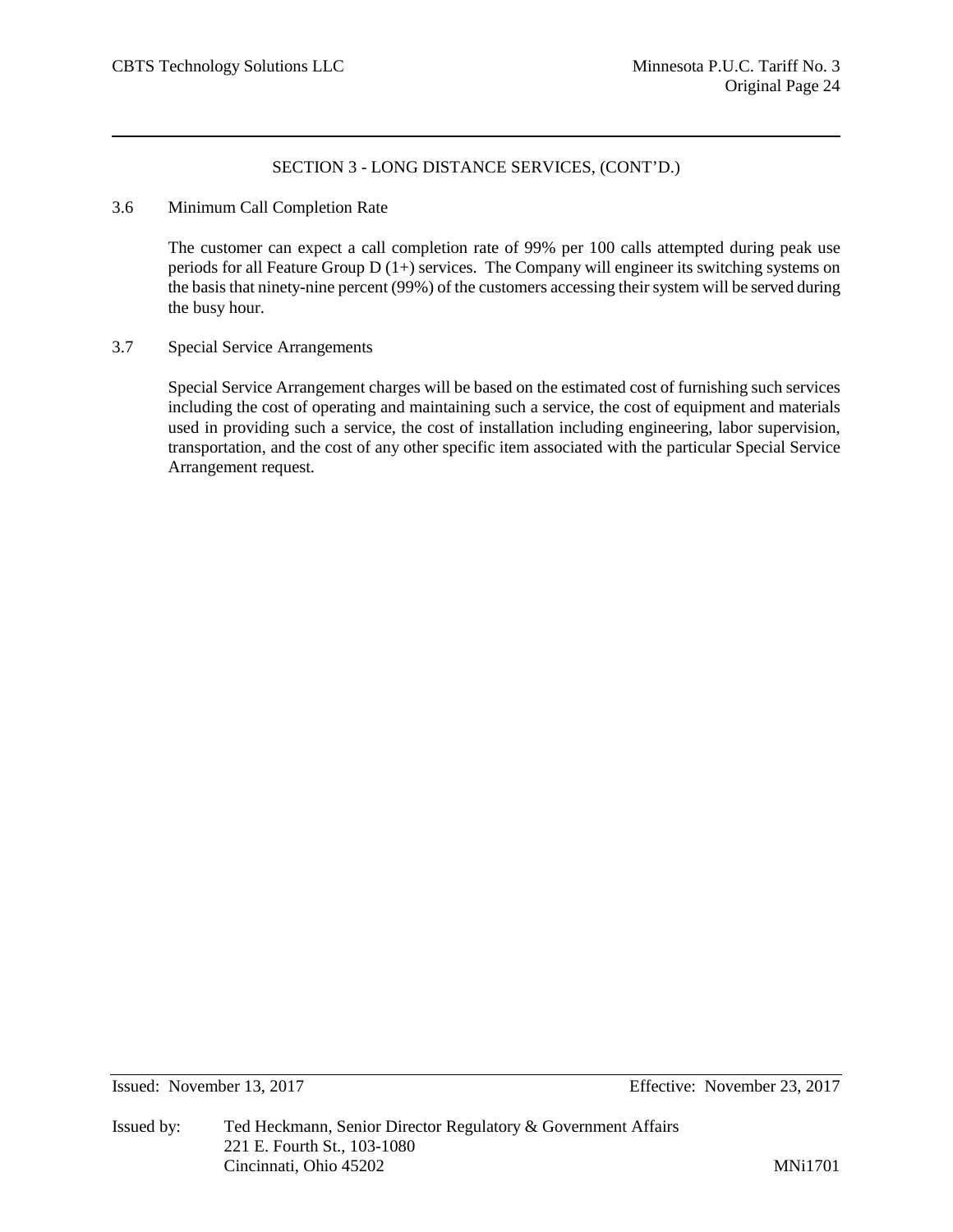#### 3.8 General

The Company offers Message Telecommunications Service or MTS, Inbound 800 Service, Calling Card Service and Operator Assisted calling programs. The customer's total monthly use of Carrier's service is charged at the applicable rates per minute set forth herein.

#### 3.8.1 Message Telecommunications Service (MTS)

MTS or 1+ dialing is achieved by when the LEC programs the customer's telephone lines to automatically route 1+ calls to the Company's network. Service is billed in six (6) second increments with a minimum of 30 seconds for business services and (60) second increments with a minimum of 60 seconds for residential service.

#### 3.8.2 Toll Free (i.e., 800/888) Service

Toll Free Service is inbound telecommunications service which permits calls to be completed to the customer's location without charge to the calling party. Access to the service is gained by dialing a ten-digit telephone number which terminates at the customer's location. Toll Free Services originate via normal shared use facilities and are terminated via the customer's local exchange service access line.

The Company will accept a prospective Toll Free Service at customer's request for up to ten (10) toll free telephone numbers and will reserve such numbers on a first-come first-served basis. All request for Toll Free Service number reservations must be written, dated and signed by the customer. The Company does not guarantee the availability of numbers until assigned. The requested Toll Free Service telephone numbers, if available, will be reserved for and furnished to the customer.

If a customer who has received a Toll Free Service number does not subscribe to Toll Free Service within thirty (30) days, the Company reserves the right to re-assign the number to another customer.

3.8.3 Calling Card Service

Calling Card Service allows subscribers who are away from home or office to place calls by gaining access to the Company's network via an 800 number. Calling Card Service is provided upon request to presubscribed customer and is not a stand-alone product.

3.8.4 Directory Assistance

Listed telephone numbers will be provided to requesting customers at a per call charge.

Issued: November 13, 2017 Effective: November 23, 2017

Issued by: Ted Heckmann, Senior Director Regulatory & Government Affairs 221 E. Fourth St., 103-1080 Cincinnati, Ohio 45202 MNi1701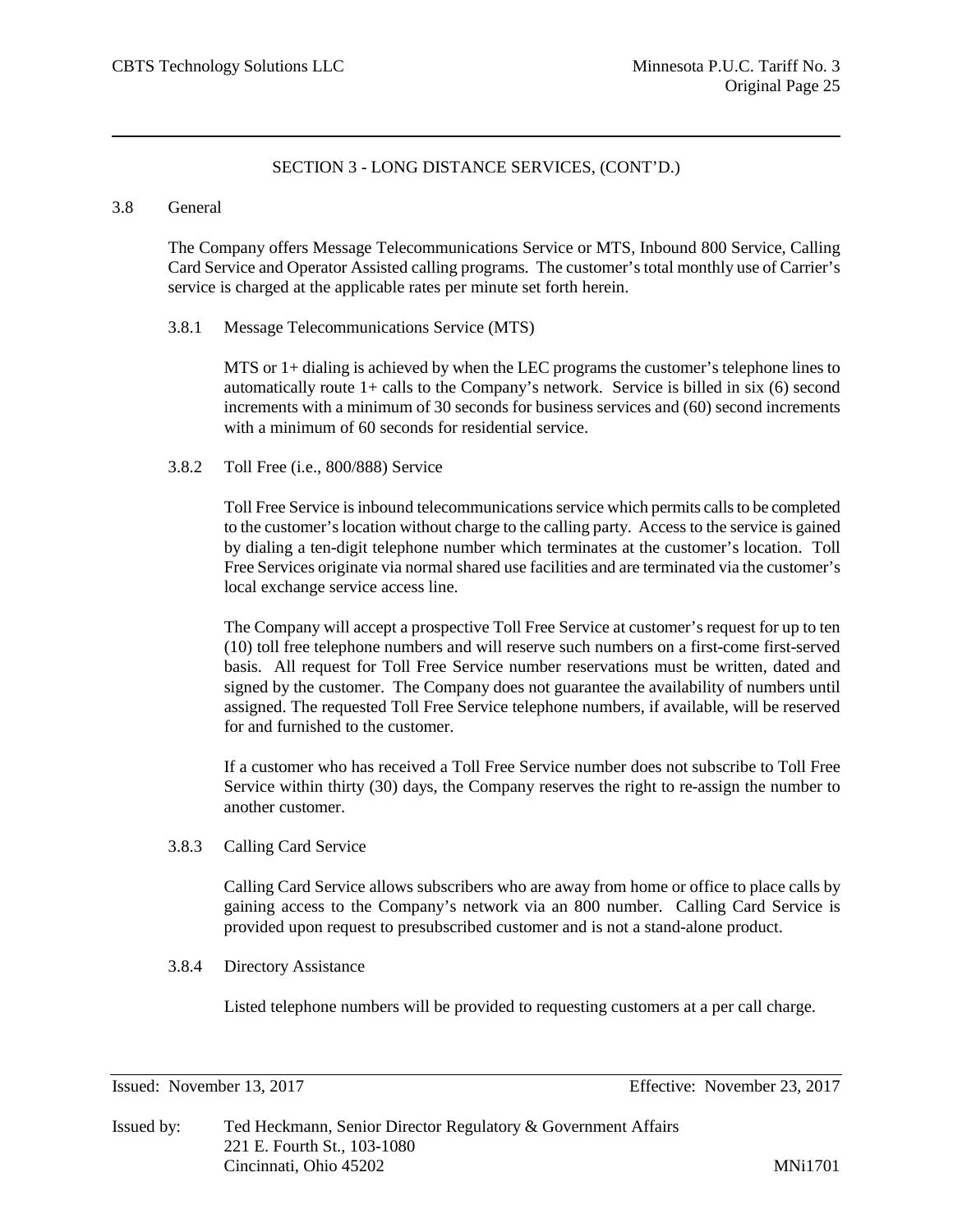#### 3.9 Usage Charges and Billing Increments

3.91 Usage Charges

Usage charges are determined by the time of day rate periods and minutes of use within each rate period. The rate period is determined by the time and day of call origination at the customer's location.

3.9.2 Billing Increments

Unless specifically stated in the product description, usage is billed in sixty (60) second increments.

#### 3.10 Casual Calling Plan

Allows an end user who does not have a current account with the Company, to have access to the Company's network and the subsequent use of service. Access is obtained by dialing the Company's access code.

Per Minute Rate: \$0.20

3.11 Pay Telephone (Payphone) Surcharge

A surcharge shall be assessed for each call made from a pay telephone to a Company-provided tollfree number or placed by using a company-provided calling card. This charge is to compensate the Company for the Federal Communications Commission assessment that is paid to the pay telephone service providers for the use of their pay telephone instruments (FCC Order 04-182, WC Docket No. 03-225).

Per Call Charge: \$0.60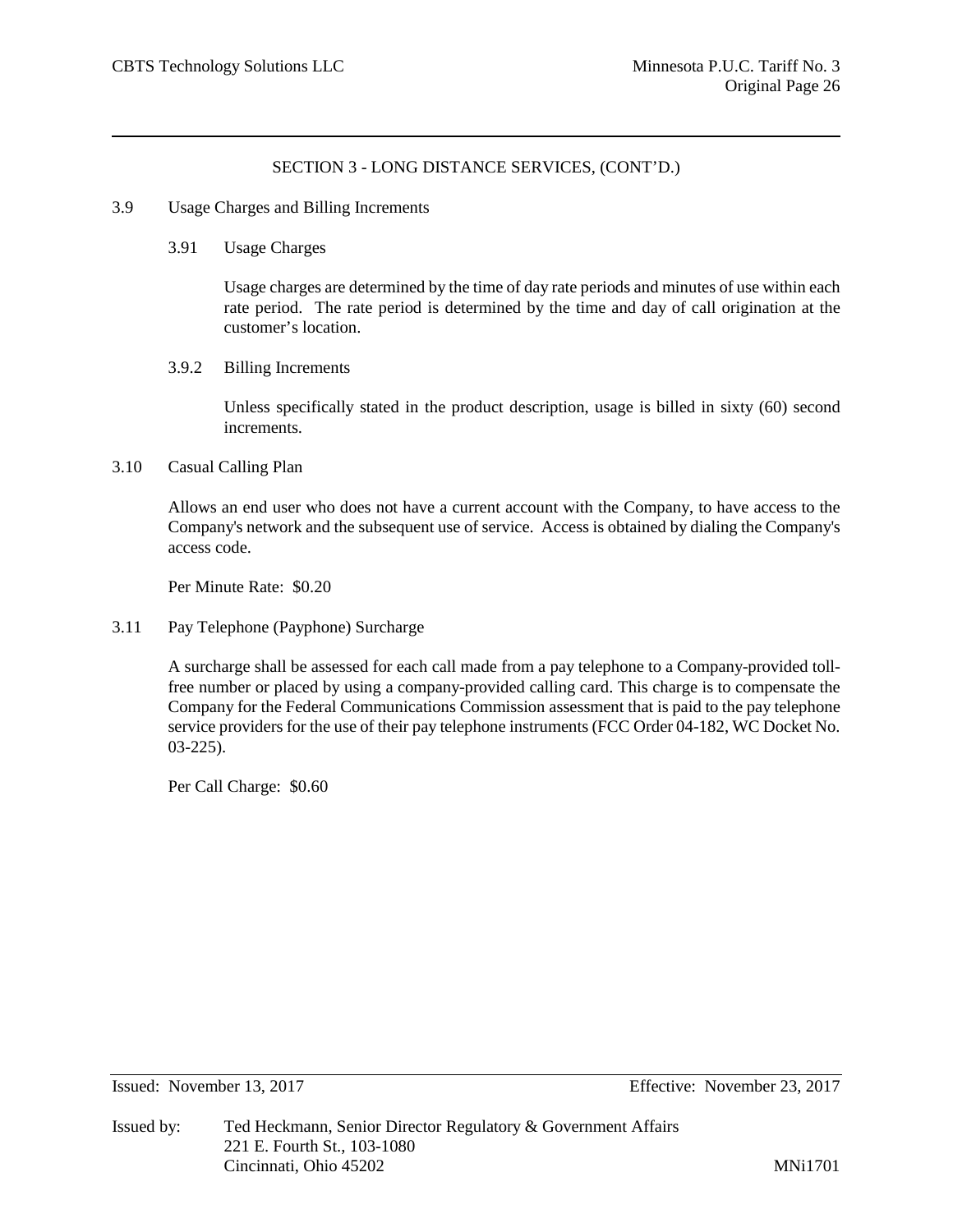## 3.12 Calling Card Services

Per Minute Rates (unless stated otherwise in toll plan rates)

Residence \$0.25/minute Business \$0.23/minute

Surcharge Domestic \$0.69 per call

3.13 Toll Free (i.e., 800/888) Service Rates

|      | <b>Monthly Service Charge</b>                     | \$7.50                                |
|------|---------------------------------------------------|---------------------------------------|
|      | Time of Day Routing Service:                      | \$100.00 per setup, change or removal |
|      | Area Code blocking:                               | \$100.00 per setup, change or removal |
|      | 800 Directory Service:<br>Initial Charge -\$15.00 | Monthly Service Charge -\$13.69       |
| 3.14 | Directory Assistance Charge                       |                                       |
|      | Per Call Charge                                   | \$.80                                 |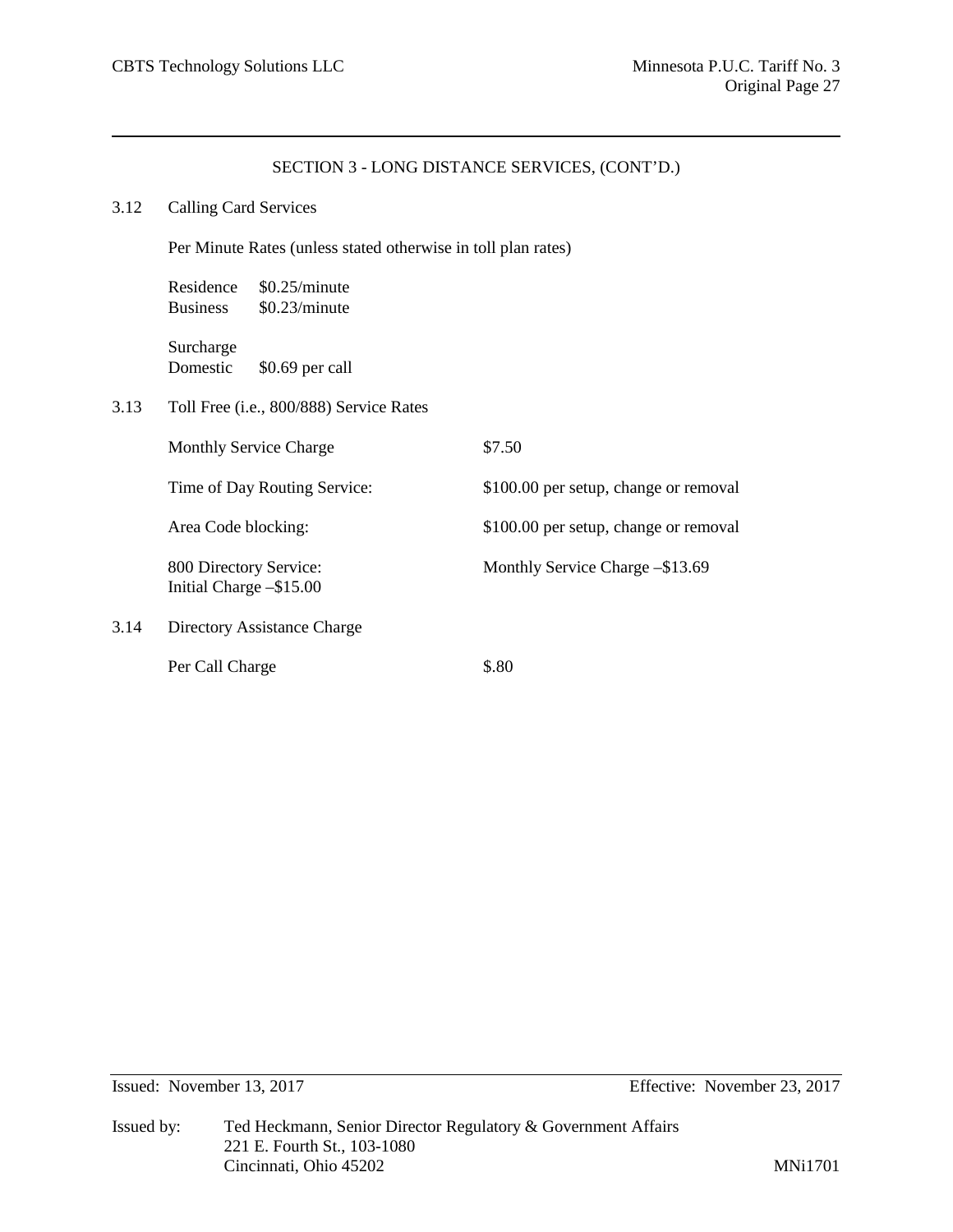#### 3.15 Operator Services

Operator services are available to Consumers from any Customer location. Operator Services allows the Consumer to place a call from a Customer location and arrange for billing other than to the originating telephone number. Calls are rounded up to the next whole minute for billing purposes and are billed to the Consumer through the monthly bill of the Consumer's local exchange carrier.

The following billing arrangements are available to Consumers through the Company's Operator Services:

#### a) Customer Dialed Calling/Credit Card

This is a service whereby the end user dials all of the digits necessary to route and bill the call without any operator assistance. Such calls may be billed either to a telephone company issued calling card or a commercial credit card.

## b) Operator Station

This is a service whereby the caller places a non-person-to-person call with the assistance of an operator (live or automated). When placing an operator station call, the caller is connected to a non-specified individual at the terminating end. Such calls may be billed to a calling card, credit card, the called number (collect) or a valid third party telephone number.

## c) Person-to-Person

This is a service whereby the person originating the call specifies to CBTS Technology Solutions LLC's operator a particular person to be reached, or a particular person, station, room number, department, or office to be reached through a PBX attendant. Person-to-person calls may be billed to a calling card, credit card, the called number (collect) or a valid third party telephone number.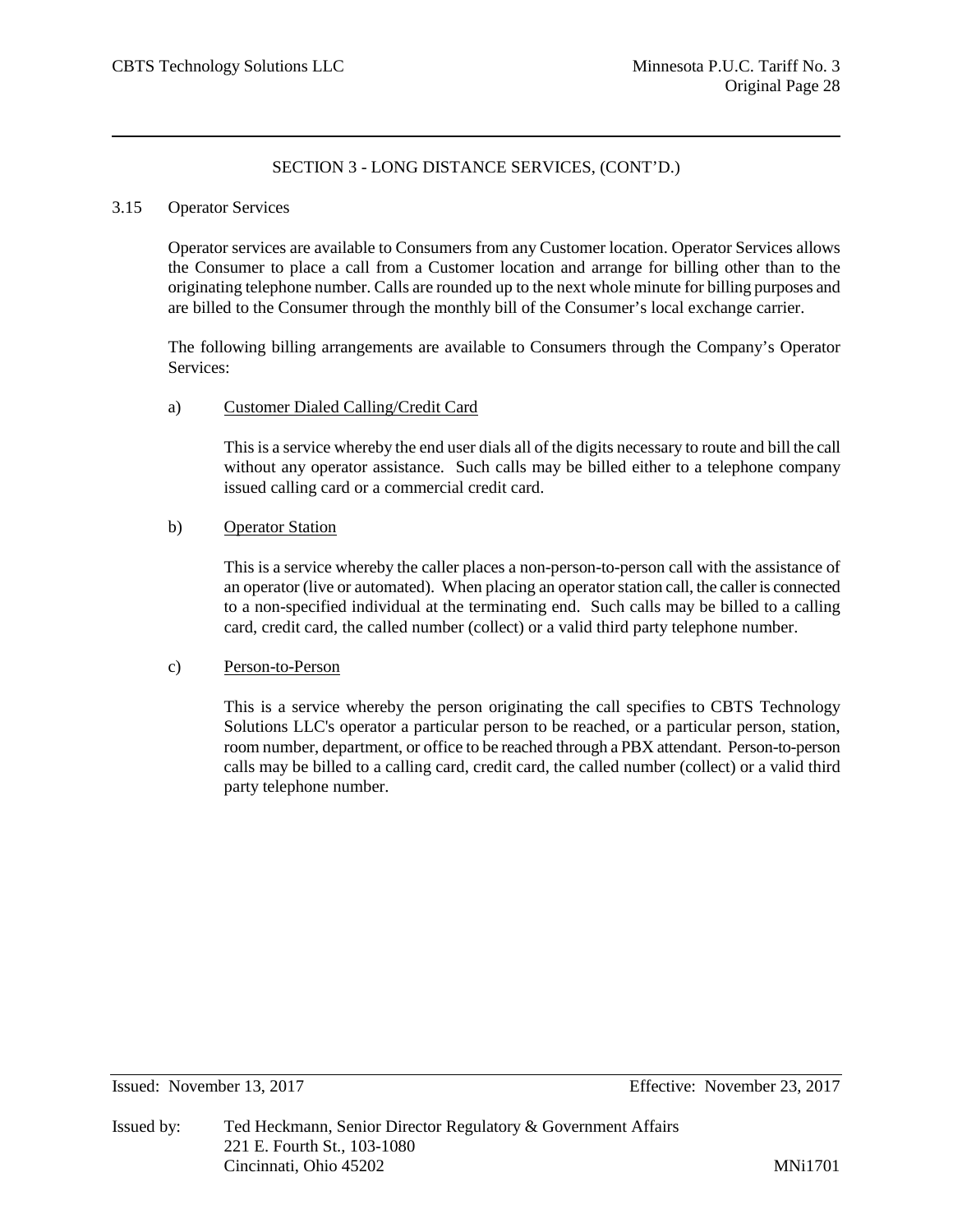# 3.15 Operator Services, (Cont'd.)

3.15.1 Rates

Per Minute Rates:

# \$1.15/minute

Operator Assisted Surcharges:

| <b>Customer Dialed Calling Card Station</b> | \$4.99  |
|---------------------------------------------|---------|
| <b>Operator Dialed Calling Card</b>         | \$7.50  |
| <b>Operator Station</b>                     | \$12.50 |
| <b>Billed to Third Party</b>                | \$9.99  |
| Person to Person                            | \$12.50 |
|                                             |         |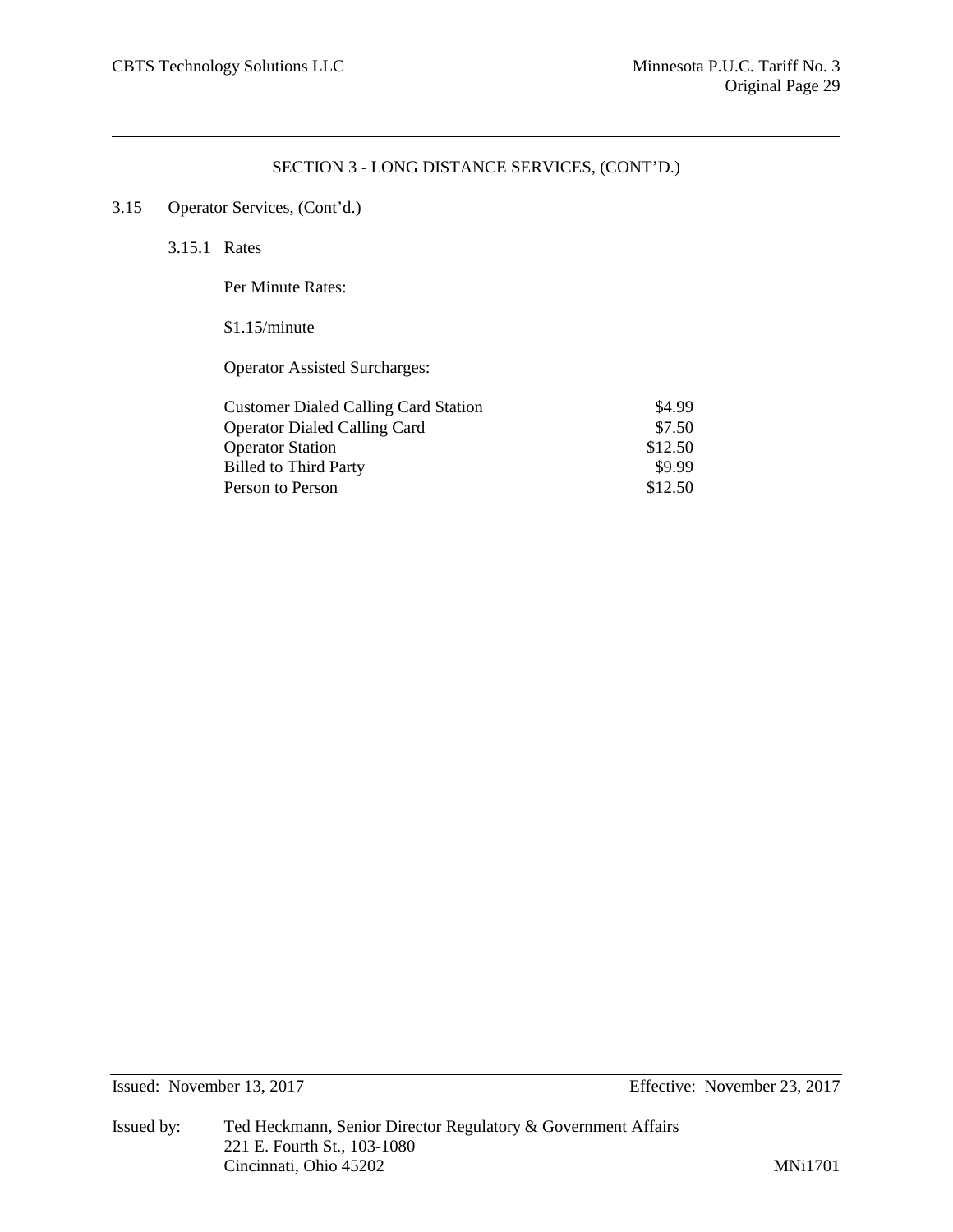#### 3.16 Residential Toll Plans

# 3.16.1 Service Descriptions

3.16.1.1 AnyTime 500 (Product 64)

For a monthly service fee, customers subscribing to this plan will receive 500 minutes of outbound domestic long distance each month. A per minute rate will apply after the initial 500 minutes. Plan includes a calling card. 8XX service is available for a monthly fee. Call detail will be provided on monthly bills only when plan minutes are exceeded or upon customer's request.

# 3.16.1.2 AnyTime 750 (Product 189)

For a monthly service fee, customers subscribing to this plan will receive 750 minutes of outbound domestic long distance each month. A per minute rate will apply after the initial 750 minutes. Plan includes a calling card. 8XX service is available for a monthly fee. Call detail will be provided on monthly bills only when plan minutes are exceeded or upon customer's request.

## 3.16.1.3 AnyTime 1000 (Product 198)

For a monthly service fee, customers subscribing to this plan will receive 1000 minutes of outbound domestic long distance each month. A per minute rate will apply after the initial 1000 minutes. Plan includes a calling card. 8XX service is available for a monthly fee. Call detail will be provided on monthly bills only when plan minutes are exceeded or upon customer's request.

## 3.16.1.4 Basic II (Product 368)

Customers subscribing to this plan will receive a \$.10 per minute rate on Intrastate 1+ outbound service. There is a monthly, minimum usage charge associated with this plan. Calls that will be applied to the minimum usage include inbound and outbound toll calls, calling card calls; collect calls, and operator-assisted calls. Plan includes a calling card.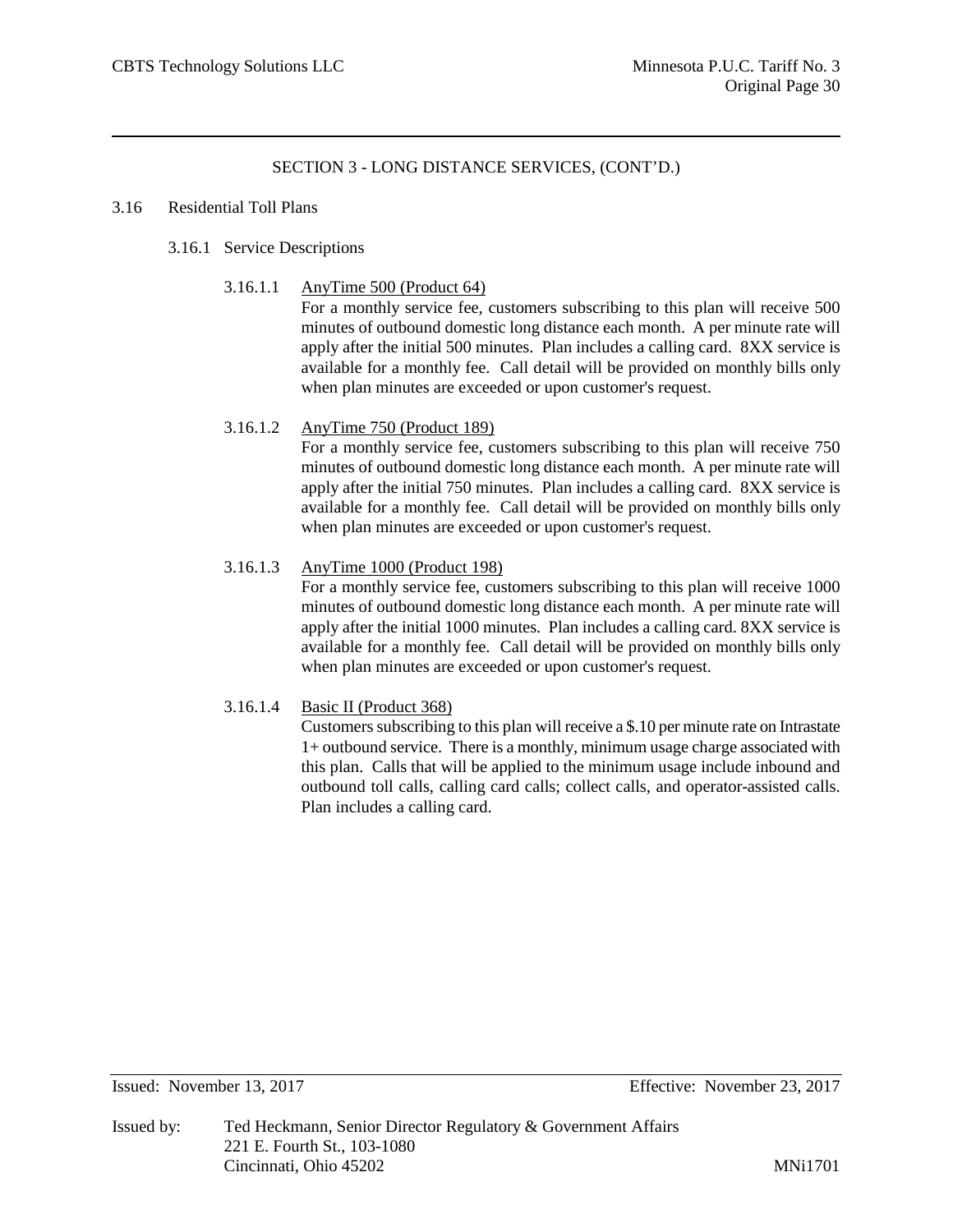#### 3.16 Residential Toll Plans, (Cont'd.)

- 3.16.1 Service Descriptions, (Cont'd.)
	- 3.16.1.5 AnyTime 100 (Product 591)

For a monthly service fee, customers subscribing to this plan will receive 100 minutes of outbound domestic long distance each month. A per minute rate will apply after the initial 100 minutes. Plan includes a calling card. 8XX service is available for a monthly fee. Call detail will be provided on monthly bills only when plan minutes are exceeded or upon customer's request.

#### 3.16.1.6 AnyTime 5000 (Product 597)

For a monthly service fee, customers subscribing to this plan will receive 5000 minutes of outbound domestic long distance each month. A per minute rate will apply after the initial 5000 minutes. Plan includes a calling card. 8XX service is available for a monthly fee. Call detail will be provided on monthly bills only when plan minutes are exceeded or upon customer's request.

## 3.16.1.7 AnyTime 375 (Product 951)

For a monthly service fee, customers subscribing to this plan will receive 375 minutes of outbound domestic long distance each month. A per minute rate will apply after the initial 375 minutes. Plan includes a calling card. 8XX service is available for a monthly fee. Call detail will be provided on monthly bills only when plan minutes are exceeded or upon customer's request.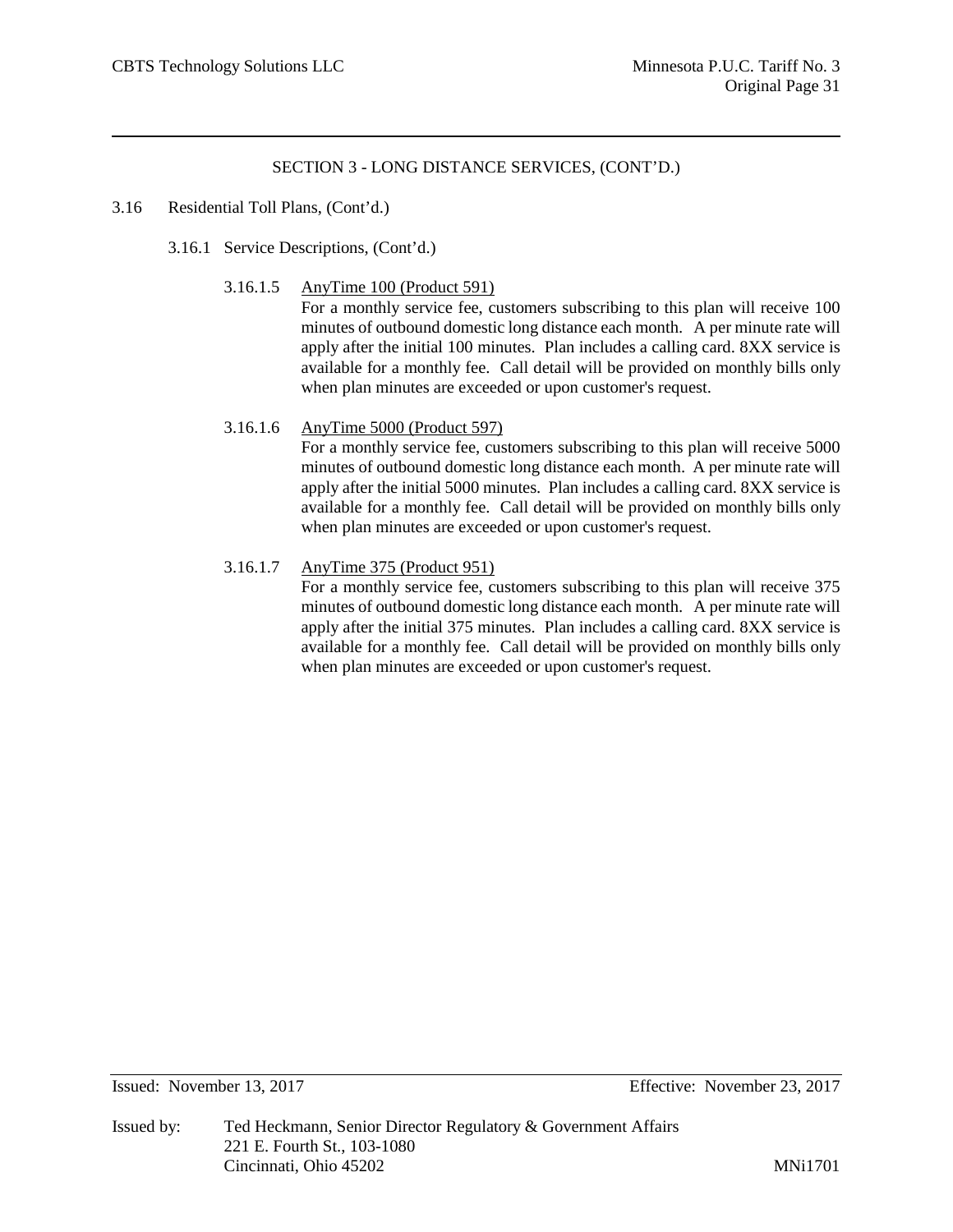Rates Per Minute

# SECTION 3 - LONG DISTANCE SERVICES, (CONT'D.)

# 3.16 Residential Toll Plans, (Cont'd.)

### 3.16.2 Rates and Charges

3.16.2.1 AnyTime 500 (Product 64)

|                                                                          | <b>Rates Per Minute</b> |
|--------------------------------------------------------------------------|-------------------------|
| $1+$ Outbound                                                            | \$0.06                  |
| 8XX Inbound                                                              | \$0.06                  |
| Monthly Service Fee: \$20.00                                             |                         |
| Outbound rate applies after the first 500 domestic direct dialed minutes |                         |
|                                                                          |                         |

3.16.2.2 AnyTime 750 (Product 189)

| $1+$ Outbound/8XX Inbound                                                | \$0.06 |
|--------------------------------------------------------------------------|--------|
| 8XX Inbound                                                              | \$0.06 |
| Monthly Service Fee: \$30.00                                             |        |
| Outbound rate applies after the first 750 domestic direct dialed minutes |        |

# 3.16.2.3 AnyTime 1000 (Product 198)

|                                                                           | <b>Rates Per Minute</b> |
|---------------------------------------------------------------------------|-------------------------|
| $1+$ Outbound                                                             | \$0.06                  |
| 8XX Inbound                                                               | \$0.06                  |
| Monthly Service Fee: \$40.00                                              |                         |
| Outbound rate applies after the first 1000 domestic direct dialed minutes |                         |

3.16.2.4 Basic II (Product 368)

|                                      | Rates Per minute |
|--------------------------------------|------------------|
| $1+$ Outbound                        | \$0.10           |
| 8XX Inbound                          | \$0.15           |
| Monthly minimum usage charge: \$6.95 |                  |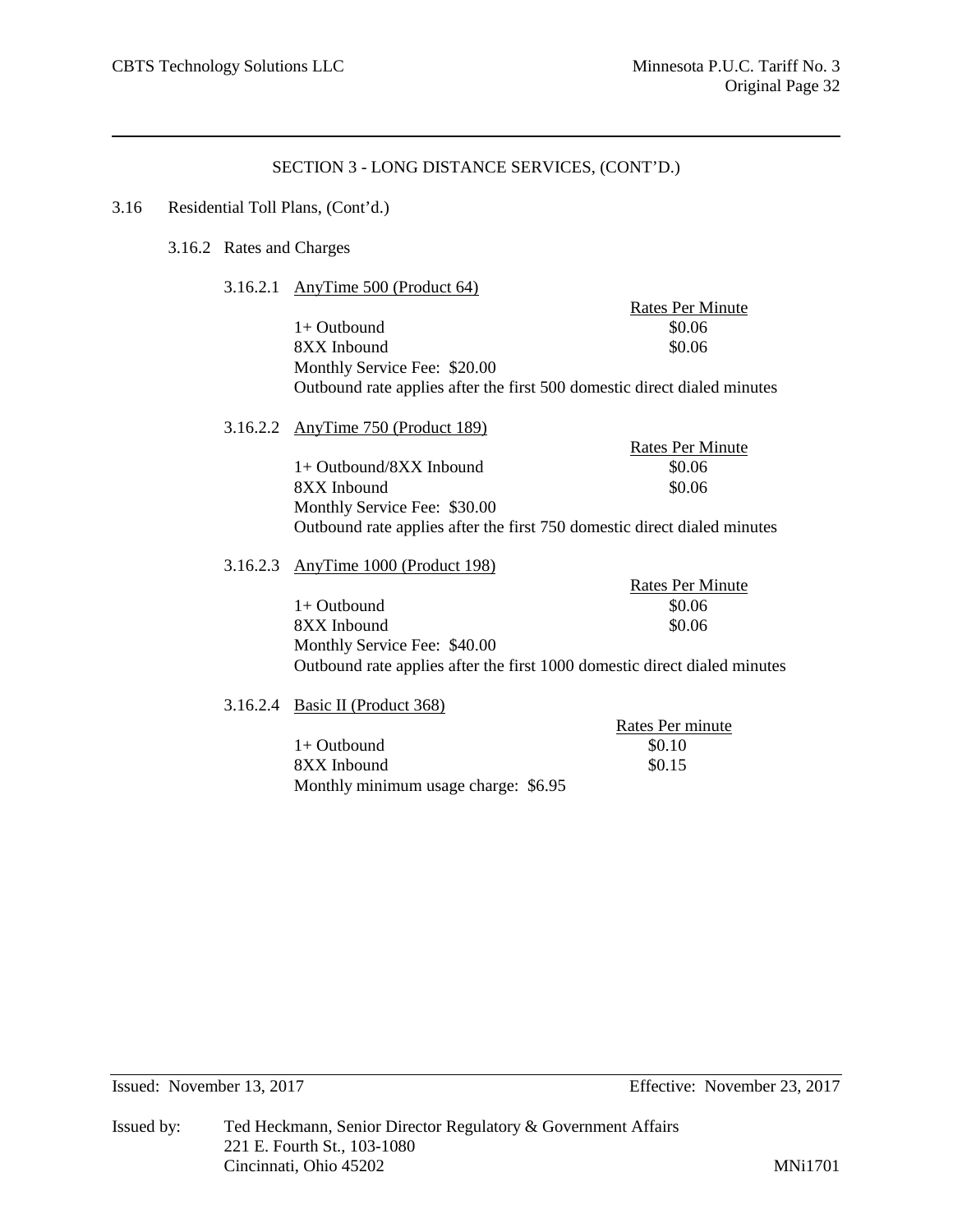#### 3.16 Residential Toll Plans, (Cont'd.)

3.16.2 Rates and Charges, (Cont'd.)

3.16.2.5 AnyTime 100 (Product 591)

Rates Per minute 1+ Outbound \$0.07<br>8XX Inbound \$0.07 8XX Inbound Monthly Service Fee: \$10.00 Outbound rate applies after the first 100 domestic direct dialed minutes

3.16.2.6 AnyTime 5000 (Product 597) Rates Per minute  $1+$  Outbound  $$0.06$  $8XX$  Inbound  $$0.06$ Monthly Service Fee: \$200.00 Outbound rate applies after the first 5000 domestic direct dialed minutes 3.16.2.7 AnyTime 375 (Product 951)

> Rates Per minute  $1+$  Outbound  $$0.07$ 8XX Inbound \$0.07 Monthly Service Fee: \$15.00 Outbound rate applies after the first 375 domestic direct dialed minutes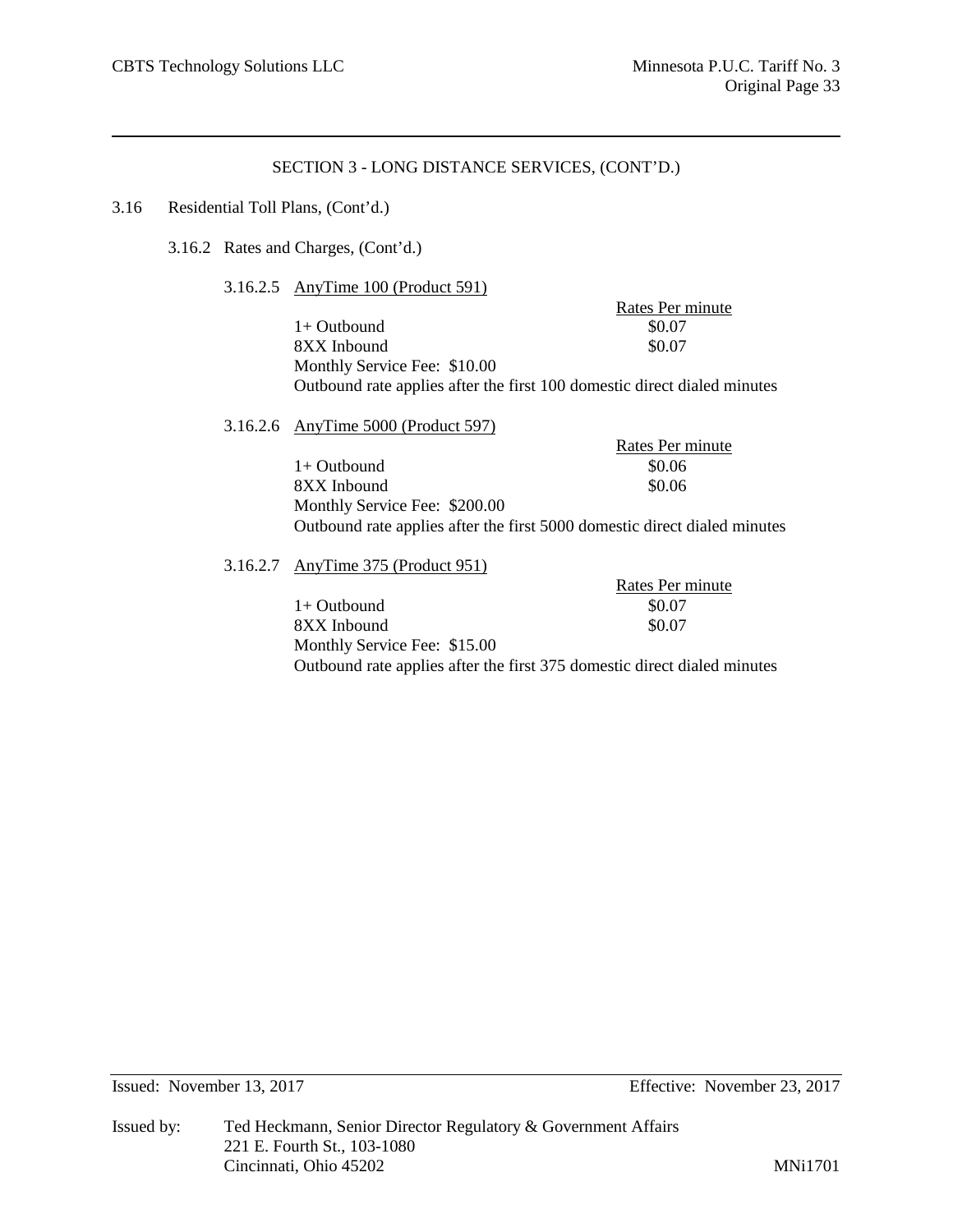#### 3.17 Business Toll Plans

# 3.17.1 Service Descriptions

3.17.1.1 AnyTime 500 (Product 391)

For a monthly service fee, customers subscribing to this plan will receive 500 minutes of outbound domestic long distance each month. A per minute rate will apply after the initial 500 minutes. Plan includes a calling card. 8XX service is available for a monthly fee. Call detail will be provided on monthly bills only when plan minutes are exceeded or upon customer's request.

# 3.17.1.2 AnyTime 750 (Product 393)

For a monthly service fee, customers subscribing to this plan will receive 750 minutes of outbound domestic long distance each month. A per minute rate will apply after the initial 750 minutes. Plan includes one inbound 8XX number and a calling card. Call detail will be provided on monthly bills only when plan minutes are exceeded or upon customer's request.

# 3.17.1.3 AnyTime 1000 (Product 395)

For a monthly service fee, customers subscribing to this plan will receive 1000 minutes of outbound domestic long distance each month. A per minute rate will apply after the initial 1000 minutes. Plan includes a calling card. 8XX service is available for a monthly fee. Call detail will be provided on monthly bills only when plan minutes are exceeded or upon customer's request.

## 3.17.1.4 Business Basic II (Product 358) – Business

Customers subscribing to this plan will receive a \$.09 per minute rate on Intrastate 1+ outbound service. There is a monthly, minimum usage charge associated with this plan. Calls that will be applied to the minimum usage include inbound and outbound toll calls, calling card calls; collect calls, and operator-assisted calls. Plan includes a calling card.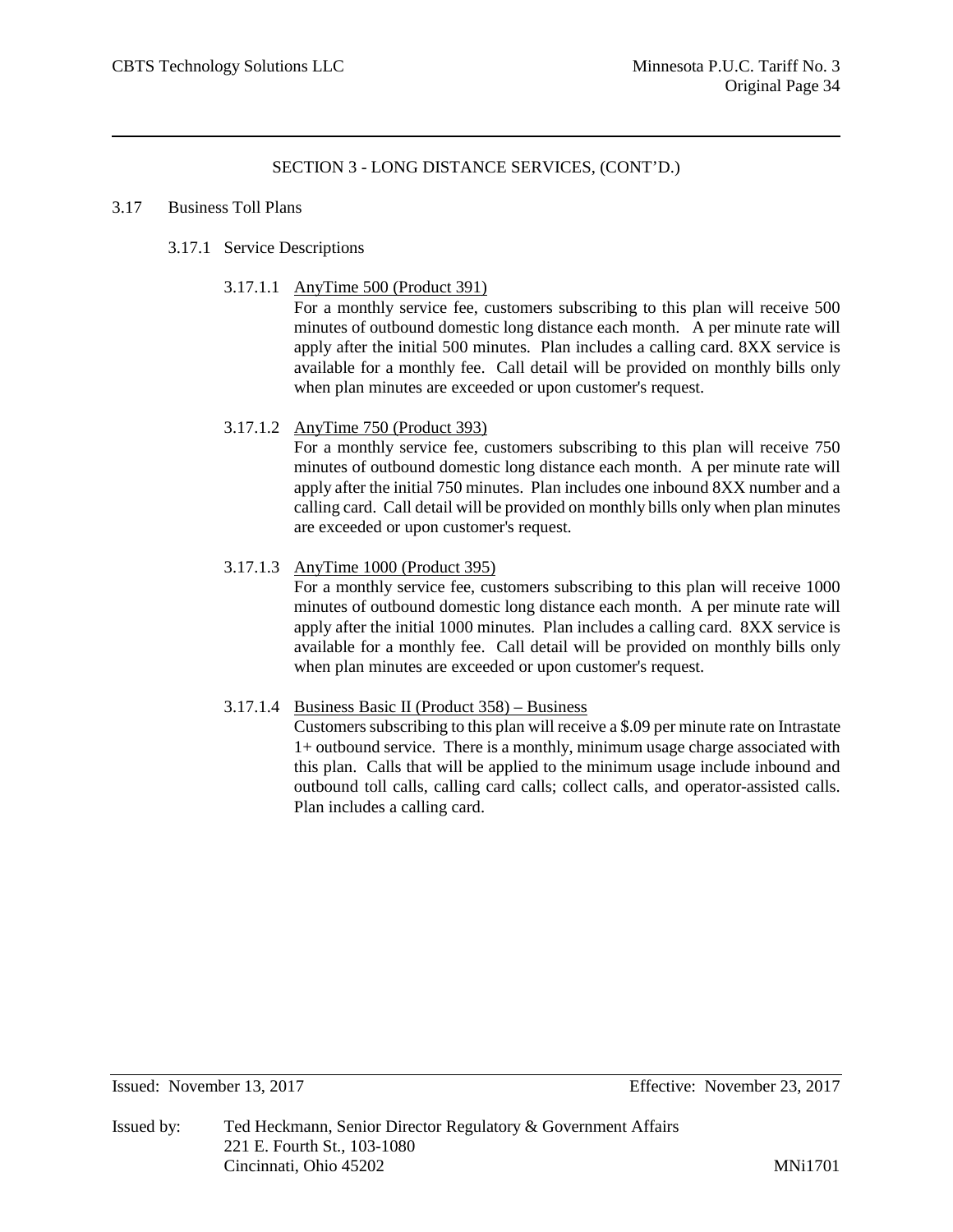#### 3.17 Business Toll Plans, (Cont'd.)

- 3.17.1 Service Descriptions, (Cont'd.)
	- 3.17.1.5 AnyTime 100 (Product 593)

For a monthly service fee, customers subscribing to this plan will receive 100 minutes of outbound domestic long distance each month. A per minute rate will apply after the initial 100 minutes. Plan includes a calling card. 8XX service is available for a monthly fee. Call detail will be provided on monthly bills only when plan minutes are exceeded or upon customer's request.

#### 3.17.1.6 AnyTime 375 (Product 948)

For a monthly service fee, customers subscribing to this plan will receive 375 minutes of outbound domestic long distance each month. A per minute rate will apply after the initial 375 minutes. Plan includes a calling card. 8XX service is available for a monthly fee. Call detail will be provided on monthly bills only when plan minutes are exceeded or upon customer's request.

## 3.17.1.7 AnyTime 4000 (Product 475)

For a monthly service fee, customers subscribing to this plan will receive 4000 minutes of outbound domestic long distance each month. A per minute rate will apply after the initial 4000 minutes. Plan includes a calling card. 8XX service is available for a monthly fee.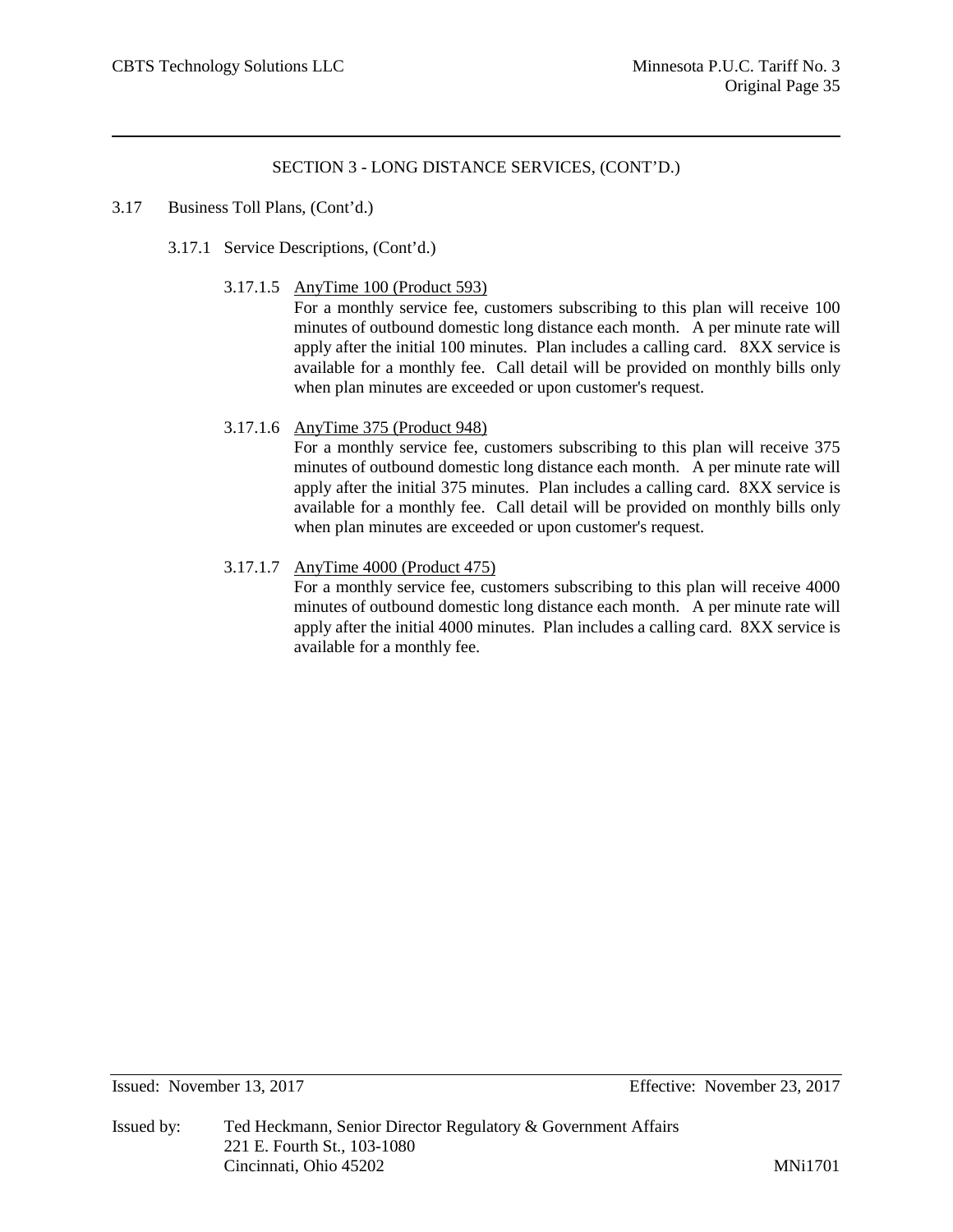#### 3.17 Business Toll Plans, (Cont'd.)

- 3.17.2 Rates and Charges
	- 3.17.2.1 AnyTime 500 (Product 391)

Rates Per Minute  $1+$  Outbound  $$0.06$ 8XX Inbound \$0.06 Monthly Service Fee: \$20.00 Outbound rate applies after the first 500 domestic direct dialed minutes

3.17.2.2 AnyTime 750 (Product 393)

Rates Per Minute  $1+$  Outbound  $$0.06$ 8XX Inbound \$0.06 Monthly Service Fee: \$30.00 Outbound rate applies after the first 750 domestic direct dialed minutes

#### 3.17.2.3 AnyTime 1000 (Product 395)

Rates Per Minute  $1+$  Outbound  $$0.06$ 8XX Inbound \$0.06 Monthly Service Fee: \$40.00 Outbound rate applies after the first 1000 domestic direct dialed minutes

#### 3.17.2.4 Business Basic II (Product 358)

Rates Per minute  $1+$  Outbound  $$0.09$  $8XX$  Inbound  $80.15$ Monthly minimum usage charge: \$6.95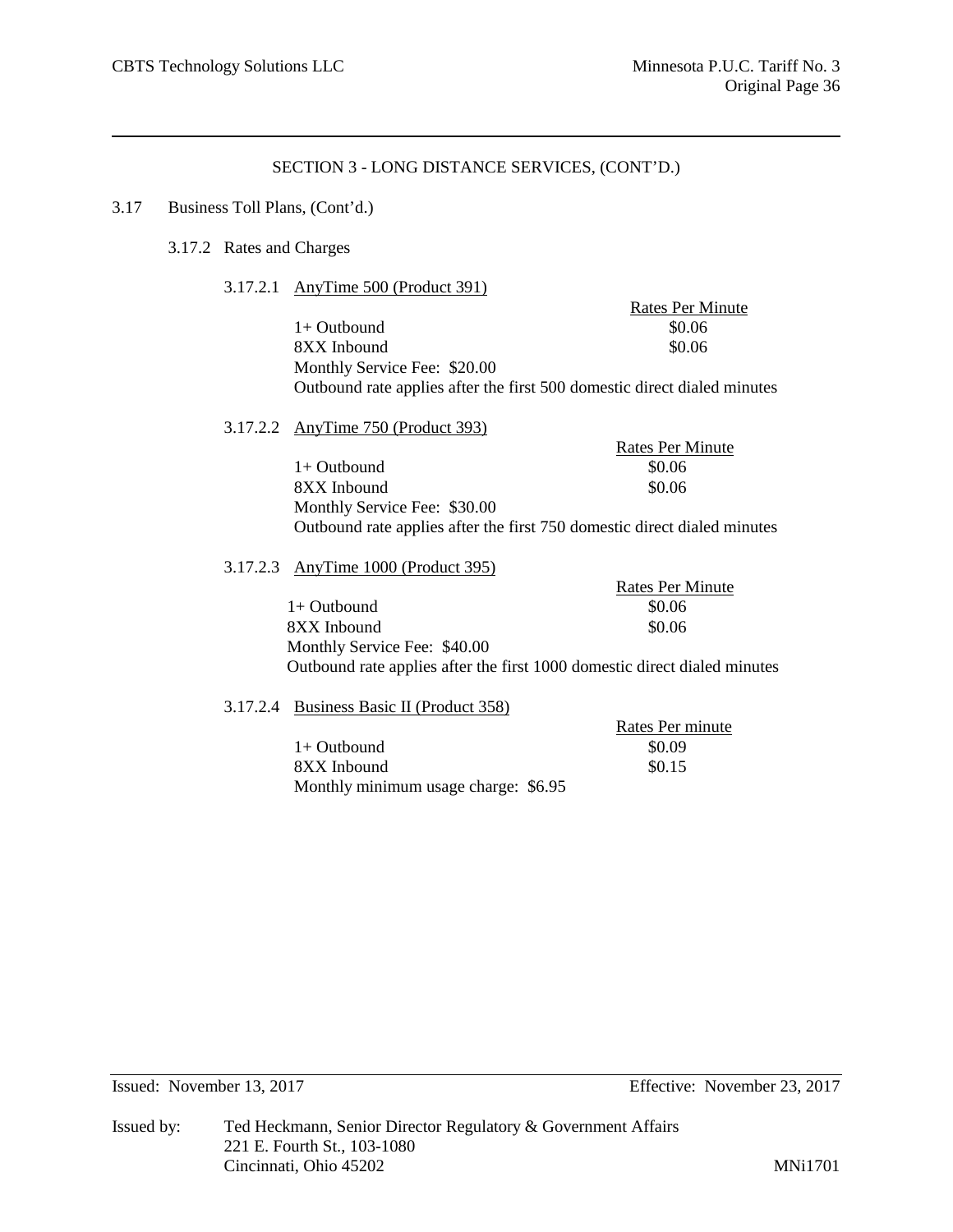## 3.17 Business Toll Plans, (Cont'd.)

3.17.2 Rates and Charges, (Cont'd.)

AnyTime 100 (Product 593)

Rates Per minute<br>\$0.07 1+ Outbound \$0.07<br>8XX Inbound \$0.07 8XX Inbound Monthly Service Fee: \$10.00 Outbound rate applies after the first 5000 domestic direct dialed minutes

| AnyTime 375 (Product 948)                                                         |                  |
|-----------------------------------------------------------------------------------|------------------|
|                                                                                   | Rates Per minute |
| $1+$ Outbound                                                                     | \$0.07           |
| 8XX Inbound                                                                       | \$0.07           |
| Monthly Service Fee: \$15.00                                                      |                  |
| Outbound rate applies to calls after the first 375 domestic direct dialed minutes |                  |

AnyTime 4000 (Product 475)

|                                                                           | Rates Per minute |
|---------------------------------------------------------------------------|------------------|
| 1+ Outbound                                                               | \$0.0375         |
| 8XX Inbound                                                               | \$0.0375         |
| Monthly Service Fee: \$150.00                                             |                  |
| Outbound rate applies after the first 4000 domestic direct dialed minutes |                  |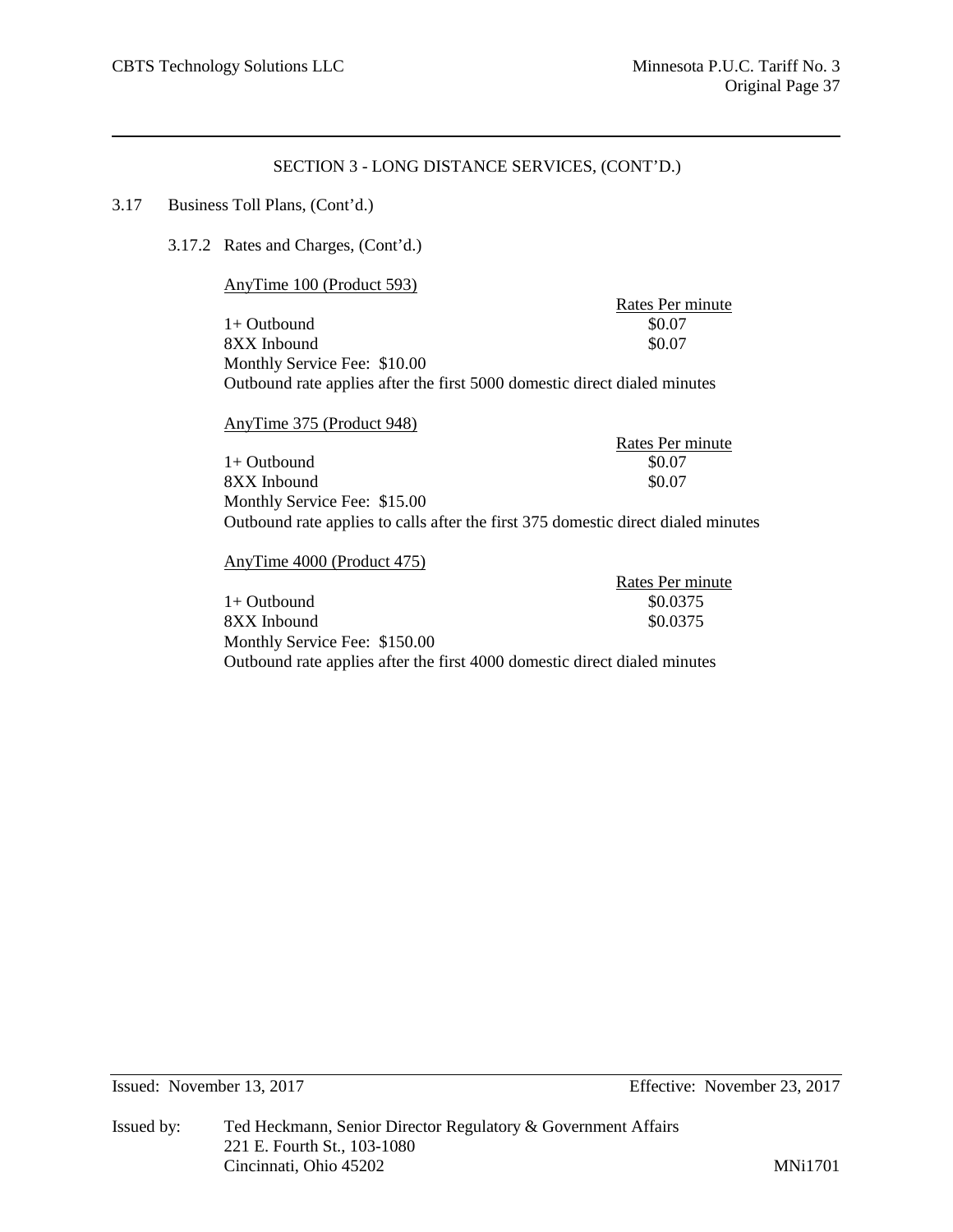# SECTION 4 - OBSOLETE SERVICE OFFERINGS

The services in this Section are available only to existing customers. Upon expiration of the contract term, existing customers my either elect to continue these services at these rates or may subscribe to the then current service offerings under preceding paragraphs of this tariff.

- 4.1 Obsolete Service Options Formerly Offered by CBTS Technology Solutions LLC
	- 4.1.1 Business Outbound Standard Service

Switched 1+ Long Distance Service allows Business Customers to make direct dialed long distance calls. Customers access the service via local exchange company-provided Feature Group D switched access circuits.

For billing purposes, call timing is rounded up to the nearest six (6) second increment after the initial minimum period of thirty (30) seconds.

|                  | PEAK     | <b>OFF-PEAK</b> |
|------------------|----------|-----------------|
| Rate per minute: | \$0.1500 | \$0.1500        |

## 4.1.2 Business In-Bound "Toll-Free" Service

Switched In-Bound 800 Service is a "toll-free calling" service offered to business customers. The CBLD Customer is billed for each 800/888 call, rather than the call originator. Calls terminate to the Customer over local exchange Company provided switched access circuits.

For billing purposes, call timing is rounded up to the nearest six (6) second increment after the initial minimum period of thirty (30) seconds.

|                  | PEAK     | OFF-PEAK |
|------------------|----------|----------|
| Rate per minute: | \$0.1500 | \$0.1500 |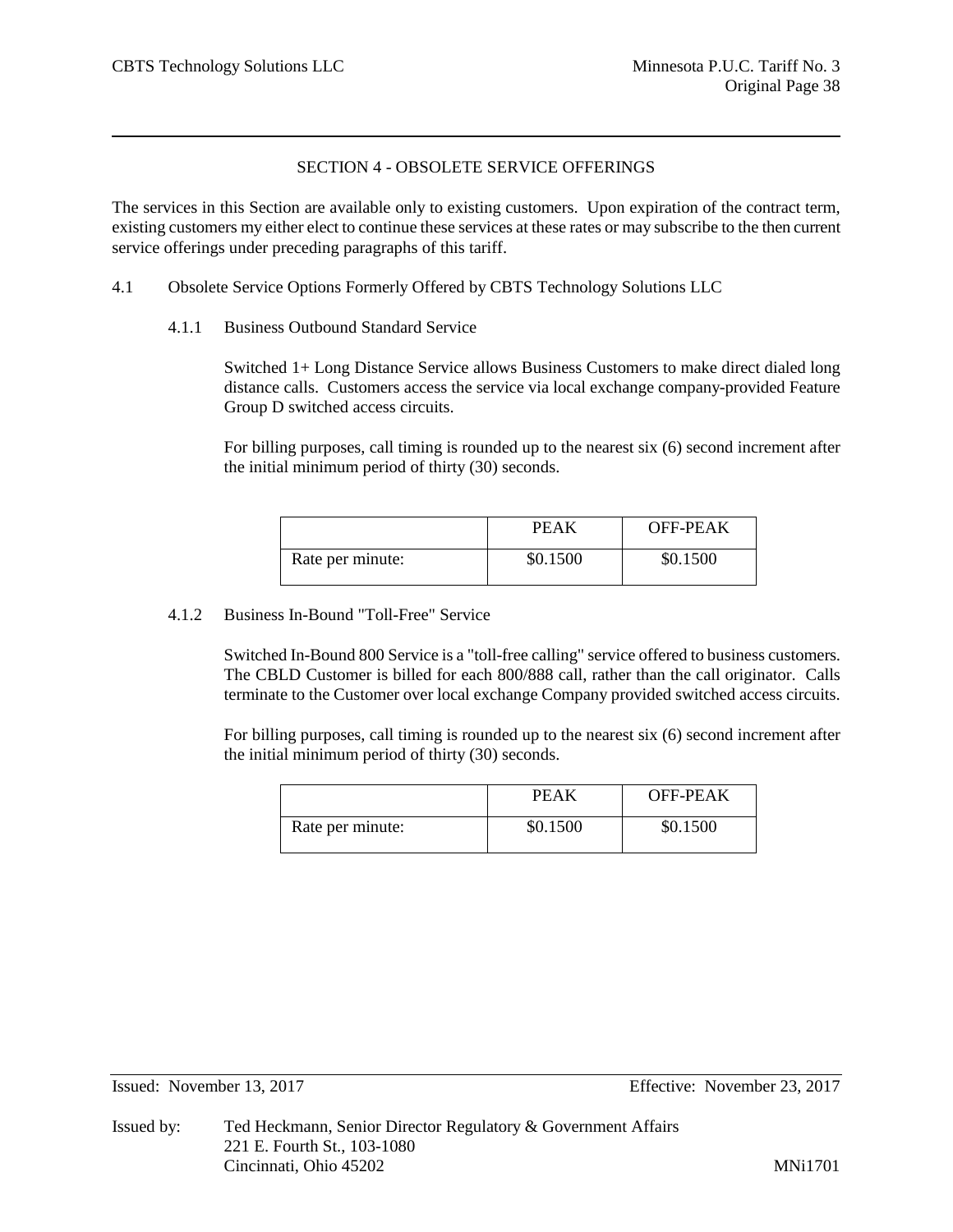- 4.1 Obsolete Service Options Formerly Offered by CBTS Technology Solutions LLC, (Cont'd.)
	- 4.1.3 TravelMaster Select Service

TravelMaster Select Service enables customers to use CBLD's service while away from their home or office. Customers must dial an access code in addition to an authorization number and the destination telephone number.

Calls are billed in six (6) second increments with a minimum call duration of thirty (30) seconds.

| Rate per minute: | \$0.2500 |
|------------------|----------|
| Rate per call:   | \$0.0000 |

## 4.1.4 Directory Assistance

Directory Assistance is available to Customers of CBLD. A Directory Assistance charge applies to each call to the Directory Assistance Bureau. Up to two requests may be made on each call to Directory Assistance.

The Directory Assistance charge applies to each call regardless of whether the Directory Assistance Bureau is able to furnish the requested telephone number.

Per Call Charge to Directory Assistance:  $$0.65$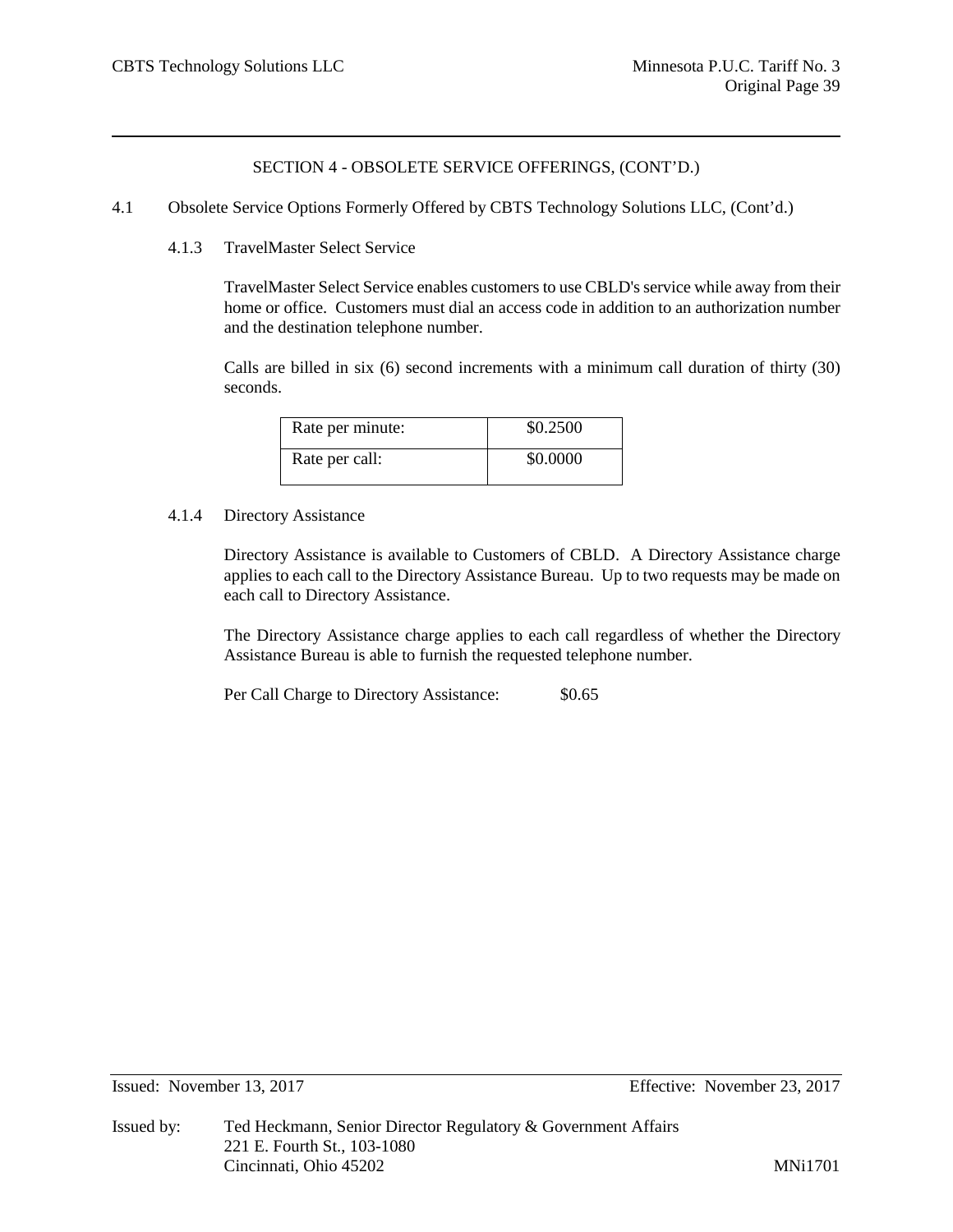- 4.1 Obsolete Service Options Formerly Offered by CBTS Technology Solutions LLC, (Cont'd.)
	- 4.1.5 Debit Card/Prepaid Card Service

The CBLD Debit Card/Prepaid Card allows customers to pay a fixed dollar amount in advance for long distance calling over CBLD's network. Customers use an "800/888" number for access from touch tone phones. Customers can place direct dial calls using the service. Cards are decremented for each minute or fractional minute of use as set forth below. As calls are placed, charges for the call are deducted on a real-time basis until the full amount of the card is exhausted. Customers will be notified in advance of the exhaustion of the card. Payment must be received by the Company or its authorized agent prior to activation of the account.

The following types of calls may not be completed using the Debit Card/Prepaid Card:

- \* calls to 700, 800, and 900 numbers
- \* calls to directory assistance
- \* operator assisted calls
- \* conference calls<br>\* calls requiring times
- calls requiring time and/or charges

| Rate per minute: | \$0.33 |
|------------------|--------|
|                  |        |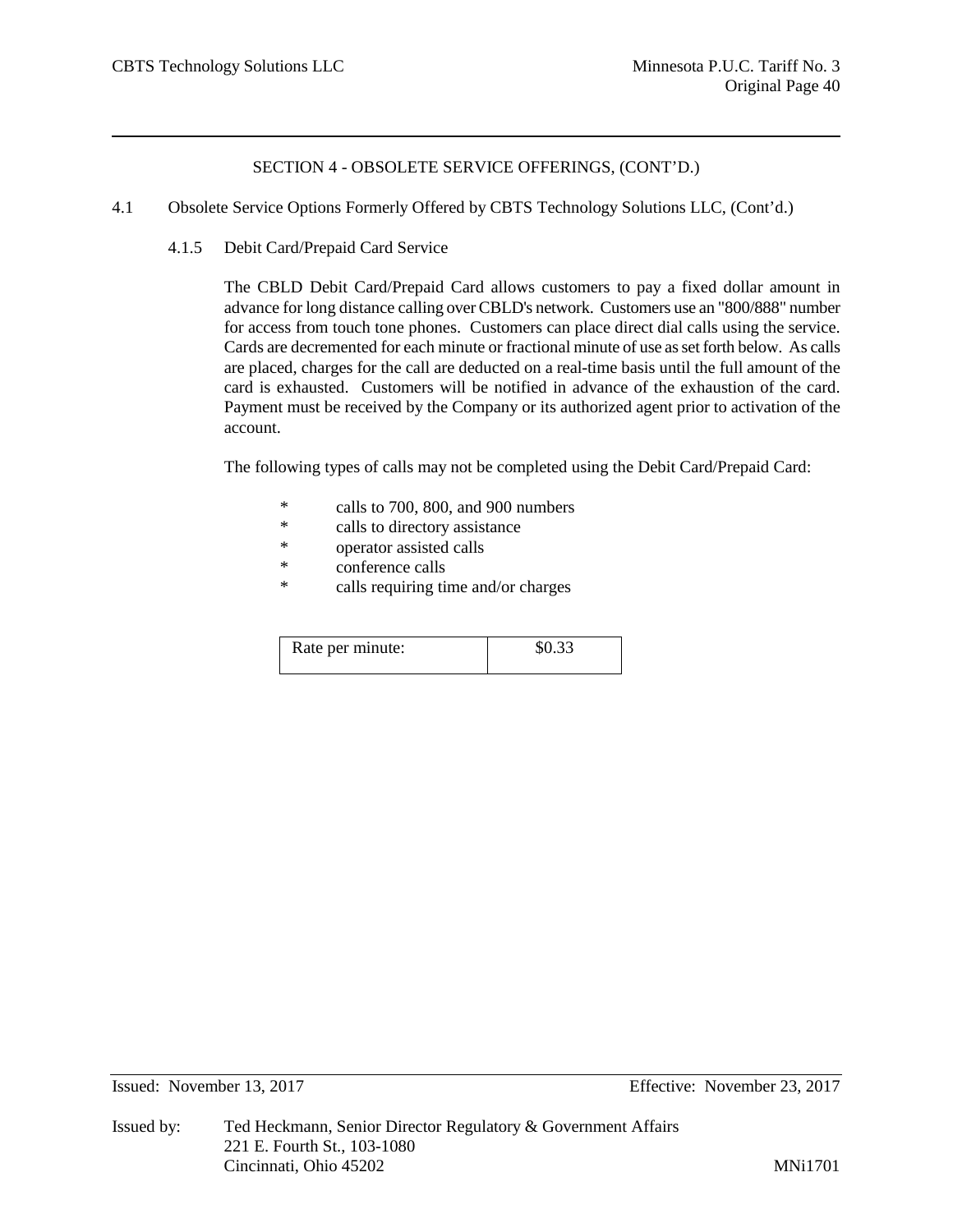4.1 Obsolete Service Options Formerly Offered by CBTS Technology Solutions LLC, (Cont'd.)

## 4.1.6 Association Program

The following program is offered to qualified Association Groups for their association members. Association Groups include, but are not limited to, trade associations, professional or social associations, nonprofit groups, or other bona fide associations. Association Groups who will jointly market the company's service are required to qualify as an Agent of the Company.

To qualify for this program, Association Groups must have sign a minimum of 10 members to CBLD's long distance service and bill a minimum of \$250 per month within six months of beginning service with CBLD. Service is provided to qualified Association Groups under contract. This program offers outbound direct dialing, inbound "toll-free" 800/888 service, and travel service.

Calls are billed in six (6) second increments after a minimum call duration of thirty (30) seconds.

| Product Type        | <b>PEAK</b> | OFF-PEAK |
|---------------------|-------------|----------|
| Outbound            | \$0.1200    | \$0.1200 |
| Inbound $800/888$   | \$0.1300    | \$0.1300 |
| <b>TravelMaster</b> | \$0.2500    | \$0.2500 |

Per Minute Rate:

Per Call to Directory Assistance:  $$0.50$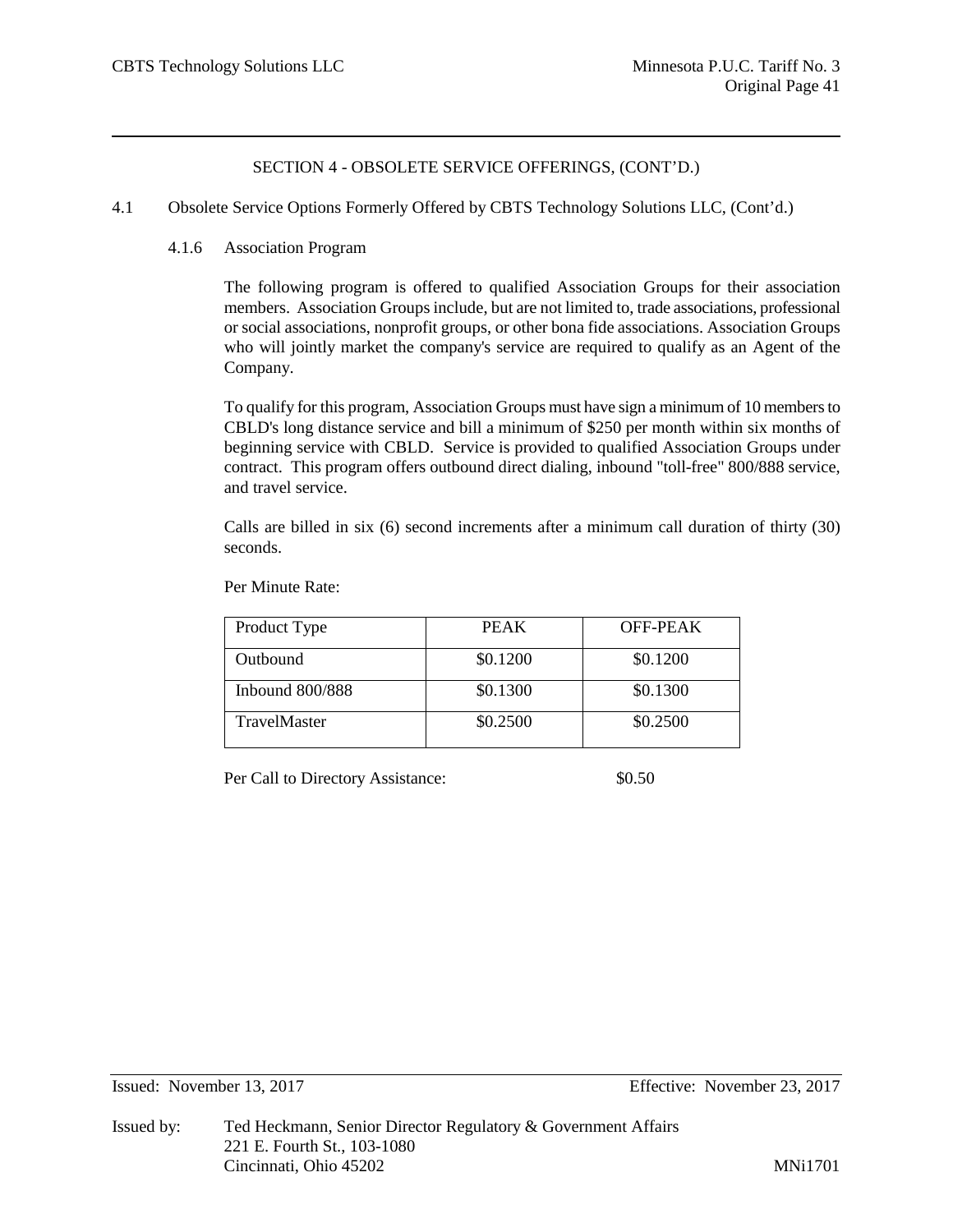- 4.1 Obsolete Service Options Formerly Offered by CBTS Technology Solutions LLC, (Cont'd.)
	- 4.1.7 Operator Assisted Services

The Company provides the Customer operator services where technically available on a per call service charge basis. The Company's operator services are accessible on a twenty-four (24) hour a day, seven (7) days a week basis.

In addition to the usage charges, at least one per-call service charge applies.

Rates:

|           | DAY               |                         |                   | <b>EVENING</b>          | NIGHT/WEEKEND     |                         |
|-----------|-------------------|-------------------------|-------------------|-------------------------|-------------------|-------------------------|
| Mileage   | Initial<br>Minute | Each<br>Add'l<br>Minute | Initial<br>Minute | Each<br>Add'l<br>Minute | Initial<br>Minute | Each<br>Add'l<br>Minute |
| $1 - 10$  | \$0.1900          | \$0.1600                | \$0.1500          | \$0.1300                | \$0.1300          | \$0.1000                |
| $1 - 22$  | \$0.2000          | \$0.1700                | \$0.1600          | \$0.1400                | \$0.1300          | \$0.1200                |
| $23 - 55$ | \$0.2100          | \$0.1900                | \$0.1700          | \$0.1500                | \$0.1400          | \$0.1200                |
| 56-124    | \$0.2200          | \$0.2100                | \$0.1800          | \$0.1600                | \$0.1500          | \$0.1300                |
| 125-292   | \$0.2500          | \$0.2300                | \$0.2000          | \$0.1800                | \$0.1600          | \$0.1500                |
| $293 +$   | \$0.2600          | \$0.2400                | \$0.2000          | \$0.1900                | \$0.1700          | \$0.1500                |

Per Call Operator Service Charges

| <b>Customer Dialed Calling Card</b> | \$0.80 |
|-------------------------------------|--------|
| <b>Operator Dialed Calling Card</b> | \$2.15 |
| <b>Operator Station</b>             |        |
| Collect                             | \$2.15 |
| <b>Billed to Third Party</b>        | \$2.25 |
| Person-to-Person                    | \$4.50 |
|                                     |        |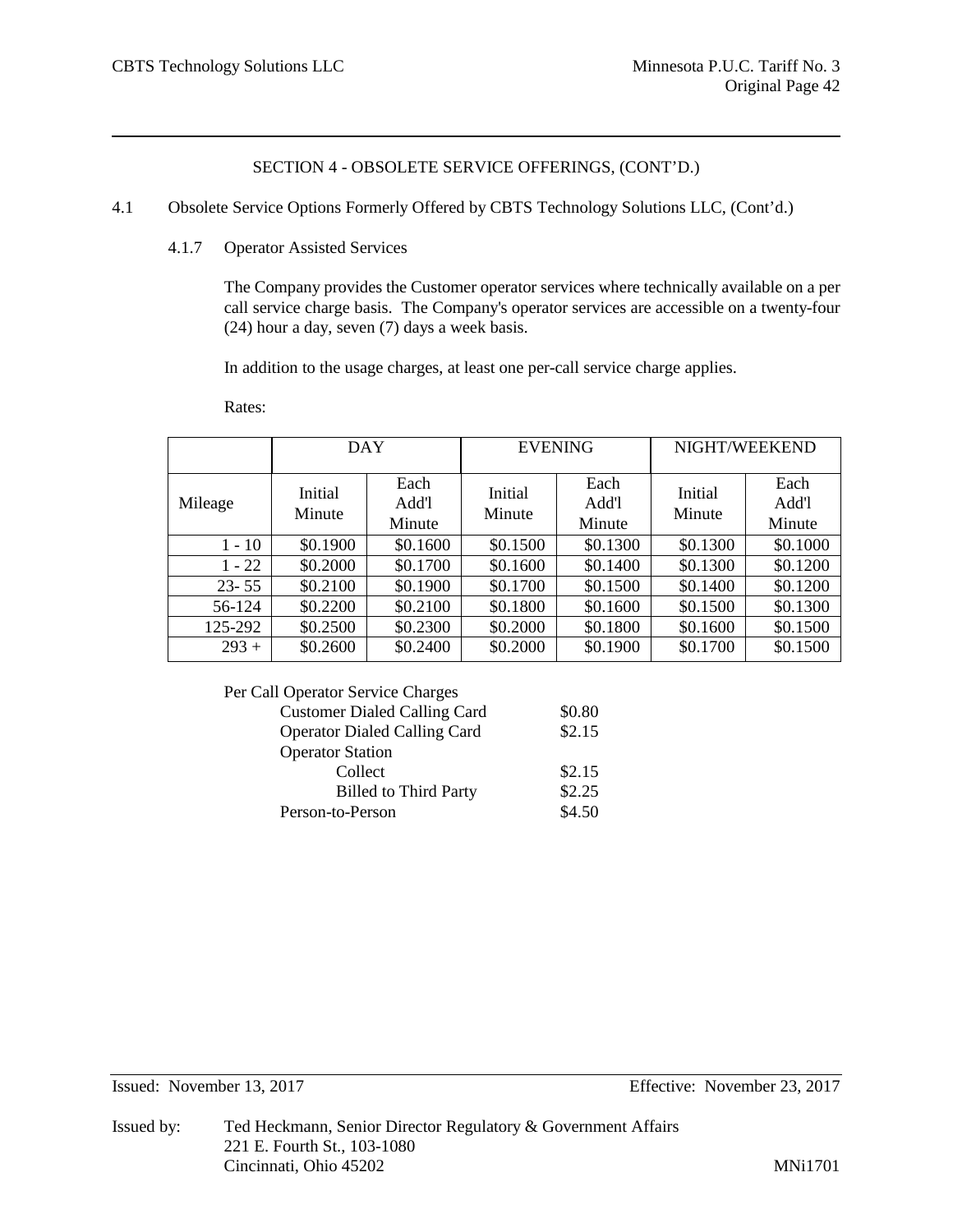#### 4.1 Obsolete Service Options Formerly Offered by CBTS Technology Solutions LLC, (Cont'd.)

#### 4.1.8 Network Plus

Network Plus Service is a switched service which allows Customers to make direct dialed long distance calls and receive toll free inbound service for the same per minute rate. For billing purposes, call timing is rounded up to the nearest six (6) second increment after the initial minimum period of six (6) seconds.

Calls are not time-of-day or mileage sensitive. Customers are billed based on actual monthly usage billing. All domestic interstate and intrastate usage contributes to and receives the volume discount.

In addition to the volume discount, Customers may receive an additional discount by signing a term commitment of 24 months or 36 months.

Rates

Per Minute Rates:  $$0,2000$ 

Volume Discount:

| <b>Monthly Billing</b> | Percentage Discount |
|------------------------|---------------------|
| \$49.99<br>$$0.00 -$   | 0%                  |
| $$50.00 - $99.99$      | 5%                  |
| $$100.00 - $499.99$    | 15%                 |
| $$500.00 - $999.99$    | 20%                 |
| \$1000.00 - \$2499.99  | 25%                 |
| $$2500.00+$            | 30%                 |

Term Discount:

| 24 month term commitment | .5% |
|--------------------------|-----|
| 36 month term commitment | 7%  |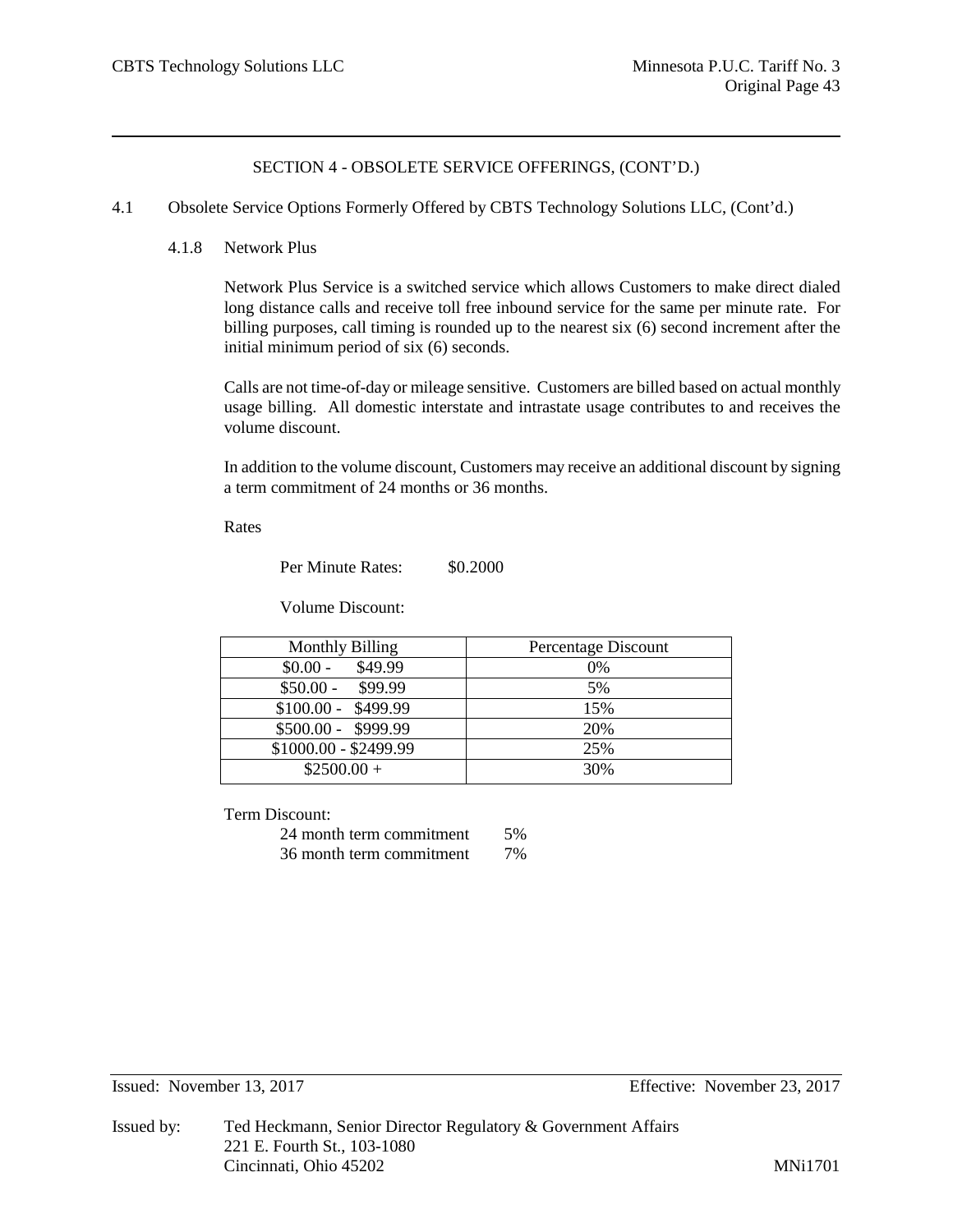- 4.1 Obsolete Service Options Formerly Offered by CBTS Technology Solutions LLC, (Cont'd.)
	- 4.1.9 Core Business Service

Core Business Service is a switched bundled service including inbound and outbound calling, a travel card option and access to directory assistance. This service is targeted at business Customers with at least \$25.00 in monthly billing for all Customer locations. Customers choosing this service will be billed the difference between actual usage and the \$25.00 minimum should billing in any given month fall below the stated minimum.

Calls are not time-of-day nor mileage sensitive. Calls are billed in six (6) second increments with an initial increment for billing purposes of six (6) seconds. Travel Card calls are billed in six (6) second increments with an initial period, for billing purposes, of thirty (30) seconds.

#### Rates

| Outbound service            | \$0.18 per minute |
|-----------------------------|-------------------|
| Inbound service             | \$0.18 per minute |
| Travel Card service         | \$0.23 per minute |
| <b>Directory Assistance</b> | \$0.80 per call   |

Volume and Term Discount Schedule

| Billing Volume   | Monthly | 12 Month | 24 Month |
|------------------|---------|----------|----------|
| \$25.00-\$249.99 | $0.0\%$ | 10.0%    | 15.0%    |
| \$250.00-749.99  | 5.0%    | 15.0%    | 20.0%    |
| $$750.00+$       | 7.5%    | 17.5%    | 22.5%    |